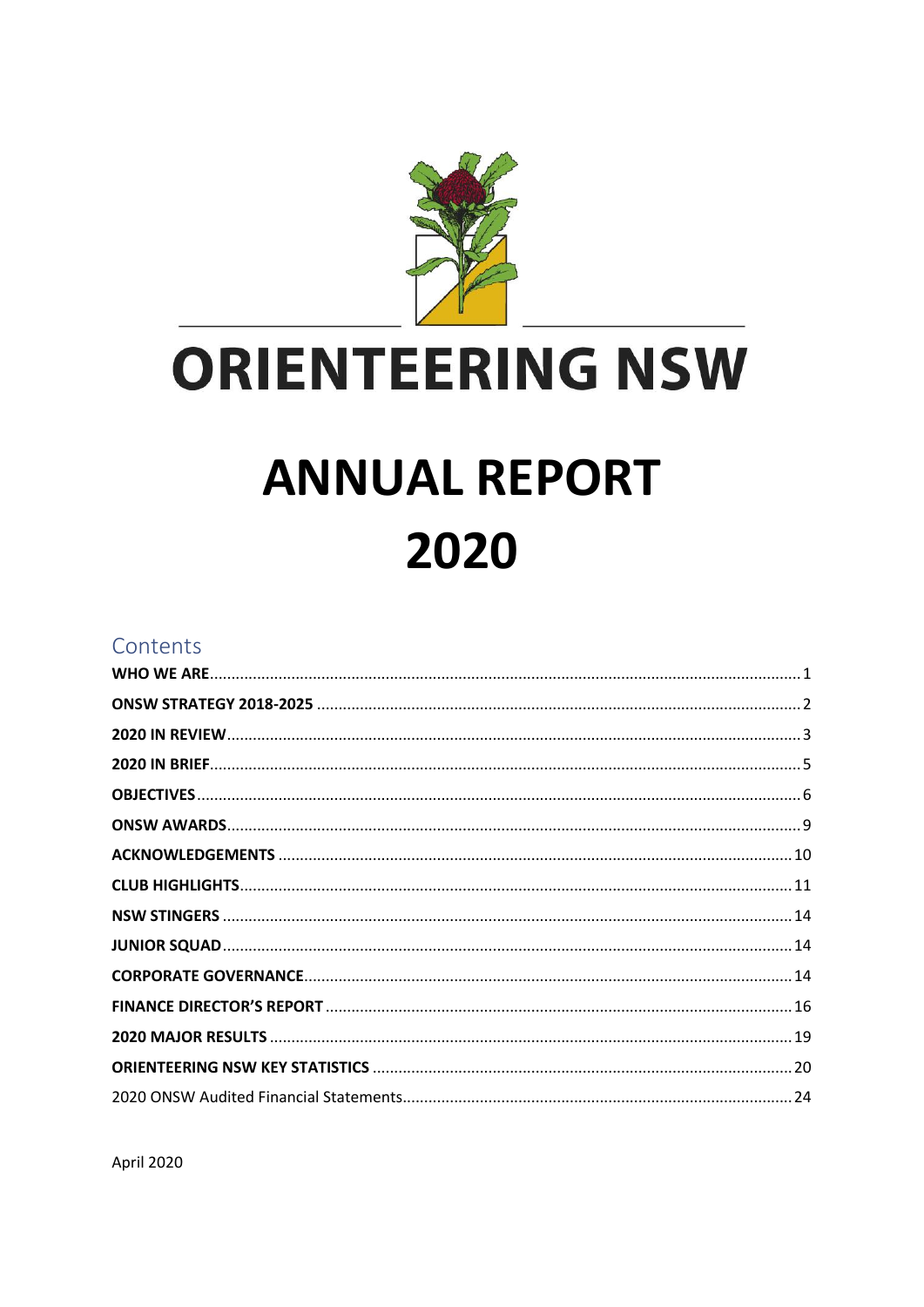## <span id="page-1-0"></span>WHO WE ARE

#### **ORIENTEERING NSW EXECUTIVE, MEMBERS & KEY ROLES**

Ian Jessup **Adrienne Kirby** Jim Mackay Dennis Sparling The Termin Sparling Hillary Wood

#### **ONSW BOARD**

Melanie Christie **Rob Bennett** Anna Fitzgerald\* Toby Wilson Jamie Kennedy Michele Dawson Andrew Lumsden Mary Jane Mahony **JUNIOR SQUAD COACH** Robyn Pallas **Rob Bennett** Rod Parkin Michael Ridley-Smith\* Damien Enderby Briohny Seaman Mark Shingler\* **OY STATISTICAN** Robert Spry **Colin Bailey** \* retired June 2020

**MEMBER CLUBS** Barry Hanlon

Bennelong Northside **Hamish Mackie** Big Foot Southern Highlands Waggaroos **Michele Dawson** Western & Hills **Toby Wilson** 

#### **AUDITORS**

KS Black & Co

**PRESIDENT BELANGLO HUT MANAGER** Robyn Pallas **Key Curby** Key Curby

**ADMINISTRATIVE TEAM MEMBER PROTECTION INFORMATION OFFICER**

John Murray **NSW SENIOR TEAM SELECTORS** James Lithgow

Greg Barbour\* **NSW JUNIOR TEAM SELECTORS**

Andrew Power **JUNIOR SQUAD MANAGER**

# **MAPPING OFFICERS**

#### Bush 'n' Beach **SERIES CO-ORDINATORS**

Central Coast Ross Barr (Sydney Summer Series) Garingal Mary Jane Mahony (River & Bay Series) Goldseekers **Goldseekers** Janet Morris (West Sydney Series) Hastings **Internal Community** Ian Jessup (MetrO League) Illawarra Kareelah Greg Bacon (Mountain Bike Orienteering) Newcastle Barbara Hill (Saturday Orienteering Series) Northern Tablelands **Ian Jessup (Sydney Sprint Series)** 

Uringa **NSW STINGERS CO-ORDINATORS**

Rob Bennett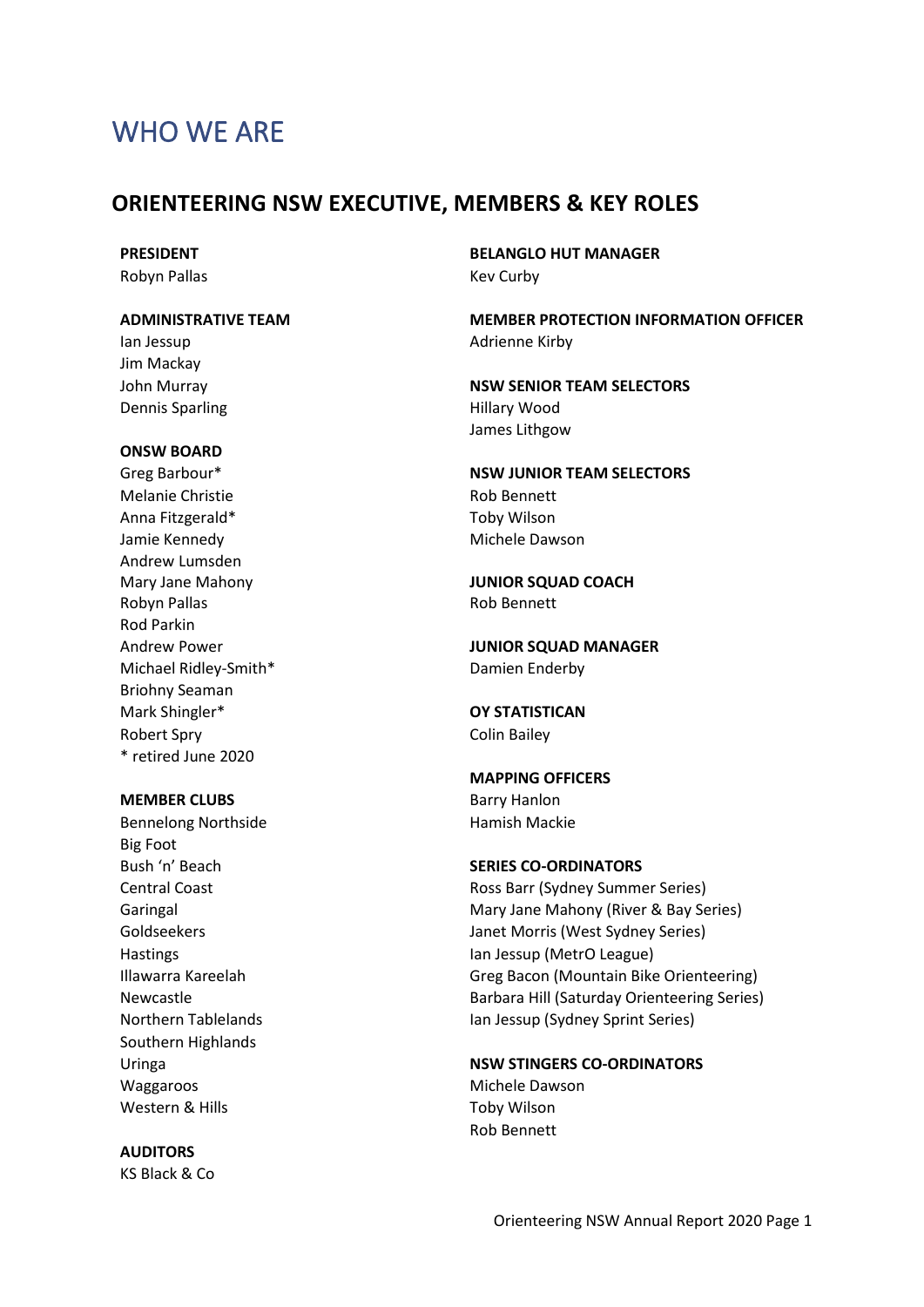# <span id="page-2-0"></span>ONSW STRATEGY 2018-2025

This document is designed to report on how we are tracking against the key pillars of the [ONSW](https://onsw.asn.au/images/stories/admin/ONSW%20Strategy%202018%20to%202025%20V8.pdf)  [Strategy 2018-2025,](https://onsw.asn.au/images/stories/admin/ONSW%20Strategy%202018%20to%202025%20V8.pdf) as summarised below.

#### **MISSION**

*To enhance the lives of people of NSW through orienteering.*

#### **VISION**

*Orienteering becomes a choice known to all in NSW. An activity that is recognised as both competitive and recreational in nature with an even distribution over all ages and a reputation as friendly, inclusive and welcoming. Clubs will be central to our community. Commercial excellence will allow a sustainable professional and volunteer organisation. Our elite competitors will lead the Australian domestic competition and be viable medal contenders at world level. The orienteering community will be central to and enhance many lives.* 

#### **OBJECTIVES**

#### Create community

- o Provide quality enjoyable events
- o Implement a social media strategy and plan
- o Work with clubs
- o Use technology to create a buzz
- o Use volunteering to create community
- o Provide coaching and instruction to create enjoyment

#### Grow participation

- o Convert newcomers
- o Work through clubs
- o Simplify processes
- o Create exposure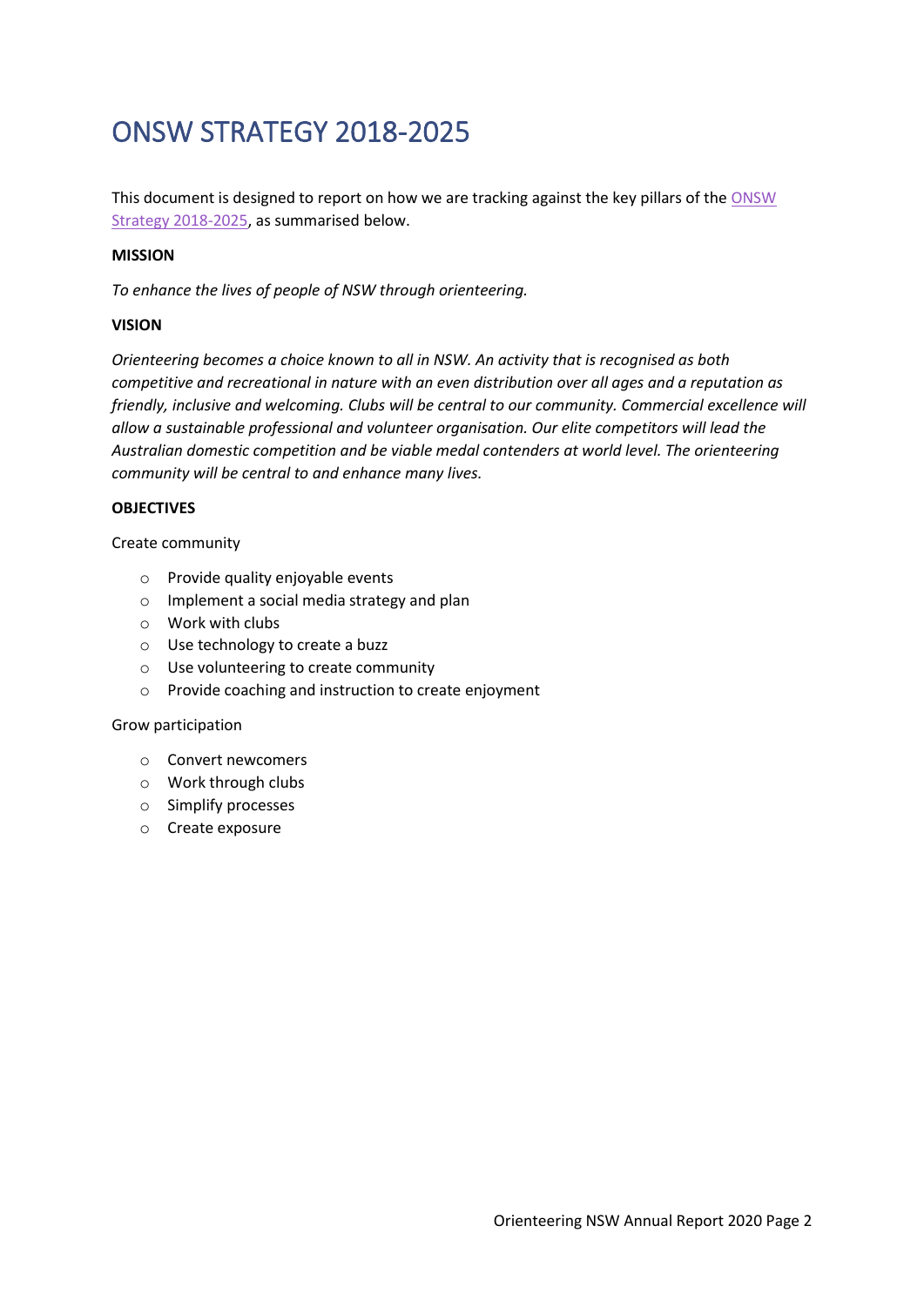## <span id="page-3-0"></span>2020 IN REVIEW

## **PRESIDENT'S REPORT** ROBYN PALLAS

2020 saw a change in the ONSW Board composition which involved a new President, Secretary and Finance Director and two new board members. Three previous board members continued in what for the first time in several years was a full complement of directors. The most positive and exciting aspect was the distribution of board members across a diverse range of gender, club affiliation and orienteering experience. The use of Zoom meetings has been a positive development over 2020 as it has enabled the board to meet virtually and therefore attendance has been 100% on most occasions.

Thanks must go to the previous Board for their work, particularly past President Greg Barbour and past Finance Director Mark Shingler, in steering and managing orienteering in NSW. With the handover in June, in the midst of COVID-19 restrictions, it was not acknowledged more fully at the time.

2020 certainly was an interesting year as orienteering was hit like all other sports with cancellations and postponements. This proved a challenge for clubs and for the ONSW Board. One thing it did do was enable the ONSW Executive to start developing new ways of operating and gave time to review practices and procedures. New accounting software is being implemented as well as a review of the ONSW Constitution. All these things will assist ONSW to run more smoothly.

2020 also forced us to embrace technological change and necessitated us working differently. Public health concerns demanded that we take entries online with pre-entry requested and sometimes mandated for events. This saw a positive increase in pre-registration, and registration of casuals became easier. Display of results at events was halted and so results needed to be uploaded quickly with live results becoming common place. The ability to run events virtually through MapRun and other online apps was a positive. This leaves us with a strong base for exploiting the full potential of these initiatives which will assist us to engage those people who are out there to exercise rather than compete. Many of the changes made in 2020 will be useful going forward.

All of us missed out on a lot in 2020 but particularly those with national and international aspirations. Our juniors suffered in not being able to compete in schools' competitions or the Junior World Orienteering Championships, and senior elites were unable to attend world competitions overseas.

Our sport would not be as vigorous as it is without the many orienteers in state level roles (listed on the Who We Are page of this report), most of whom are volunteers. A big thank you for the many hours that these volunteers give to orienteering in NSW.

The ONSW staff continues to work hard supporting the ONSW Board and orienteering in NSW. We are all working on developing better ways to operate within 'the office', both its physical presence at Sports House in Sydney Olympic Park and its virtual presence through a range of internet-supported technologies.

The winter season was all but non-existent, although we did manage to conduct five rounds of the MetrO League. No State League Orienteer of the Year competition was conducted. However, the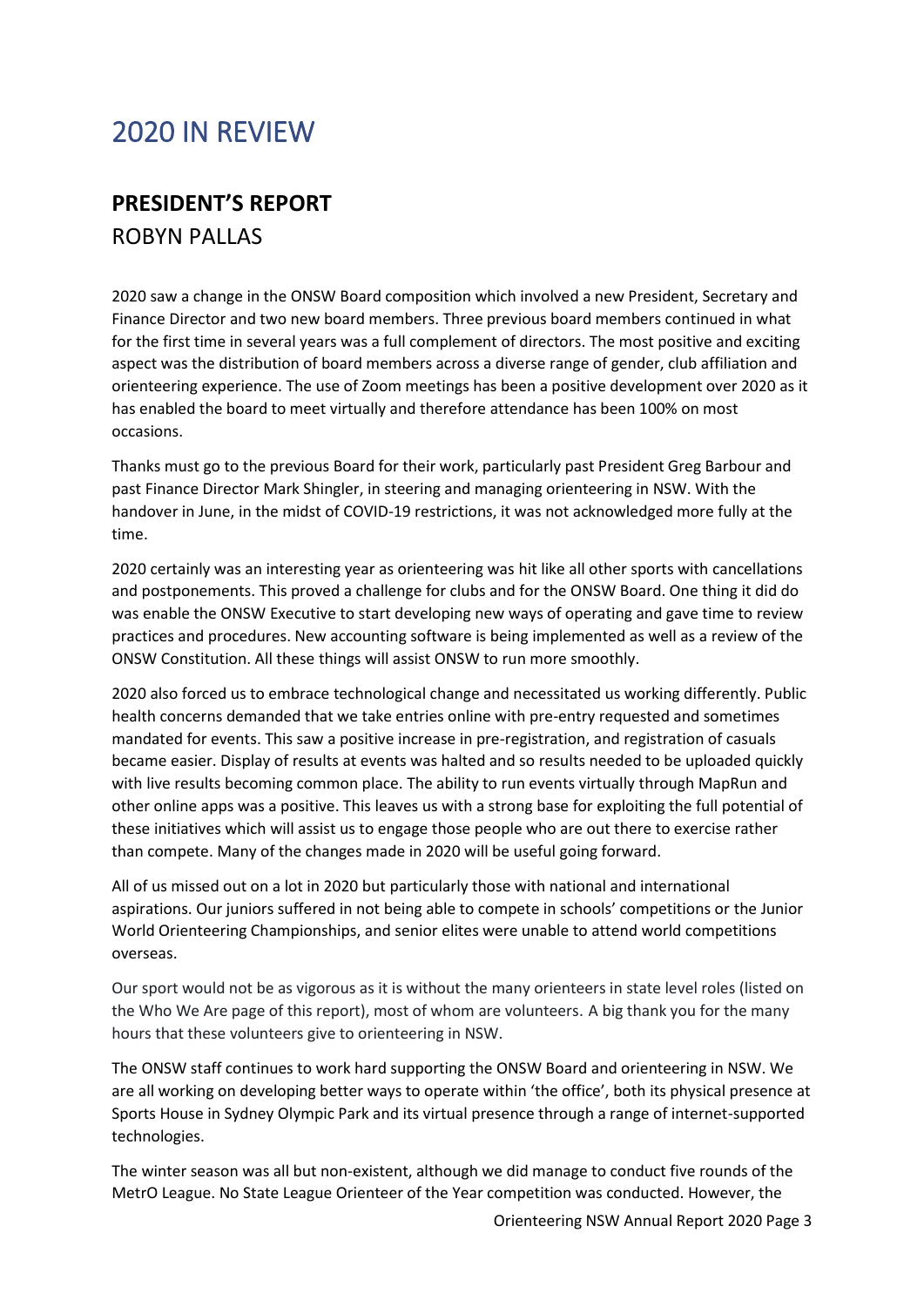summer season began well with the Sydney Summer Series attracting record numbers, thanks to the guidance of Ross Barr and his team. Many clubs have held successful summer street and urban series with increases in participation and membership.

ONSW was able to secure financial support from the NSW Government in a Sport and Recreation Recovery Grant. Prior to any expenditure of this grant, all clubs were given the opportunity to propose projects that would assist their operations taking a supportive developmental approach. Funds from the grant have been set aside to cover proposals received; in 2021 the focus will be to use the remainder of this grant on projects with a wider ONSW impact. This grant must be expended by June 2022.

Orienteering Australia 2020 major awards included several NSW orienteers and the Board extends its congratulations:

**Greg Bacon** (**Newcastle**) received the **Silva Award for Services to Orienteering**. He has been a stalwart - and driver - of the **MTBO** scene in Newcastle, and NSW, for many years. Greg also started the **DuO** concept which returned to the calendar after a short break.

**Paula Shingler** (**Big Foot**) received the **Silva Award for Services to Orienteering Coaching**. For the past 6 years Paula has run a weekly, informal interval session in Northern Sydney mainly aimed at juniors, although seniors (including parents) do come along. Attendance is usually 10-20.

**Andrew Lumsden (Big Foot**) received the **David Hogg Award for Services to Event Management**. As controller, mapper, course setter and organiser Andrew has overseen a raft of state, national and international events. He has previously received the ONSW President's Award and as a competitor the inaugural Silva Medal.

**Ron Pallas** (**Uringa**) was elected to the **OA Hall of Fame (General Division)** for his pioneering of electronic scoring in NSW and his varied overall event organiser roles at major state, national and international carnivals.

I would like to thank my fellow board members for their support and efforts in 2020 to keep our sport operating well. Thank you also to all NSW clubs and members for your continued support of orienteering in 2020 through both your organisation and your understanding in this difficult year.

Robyn Pallas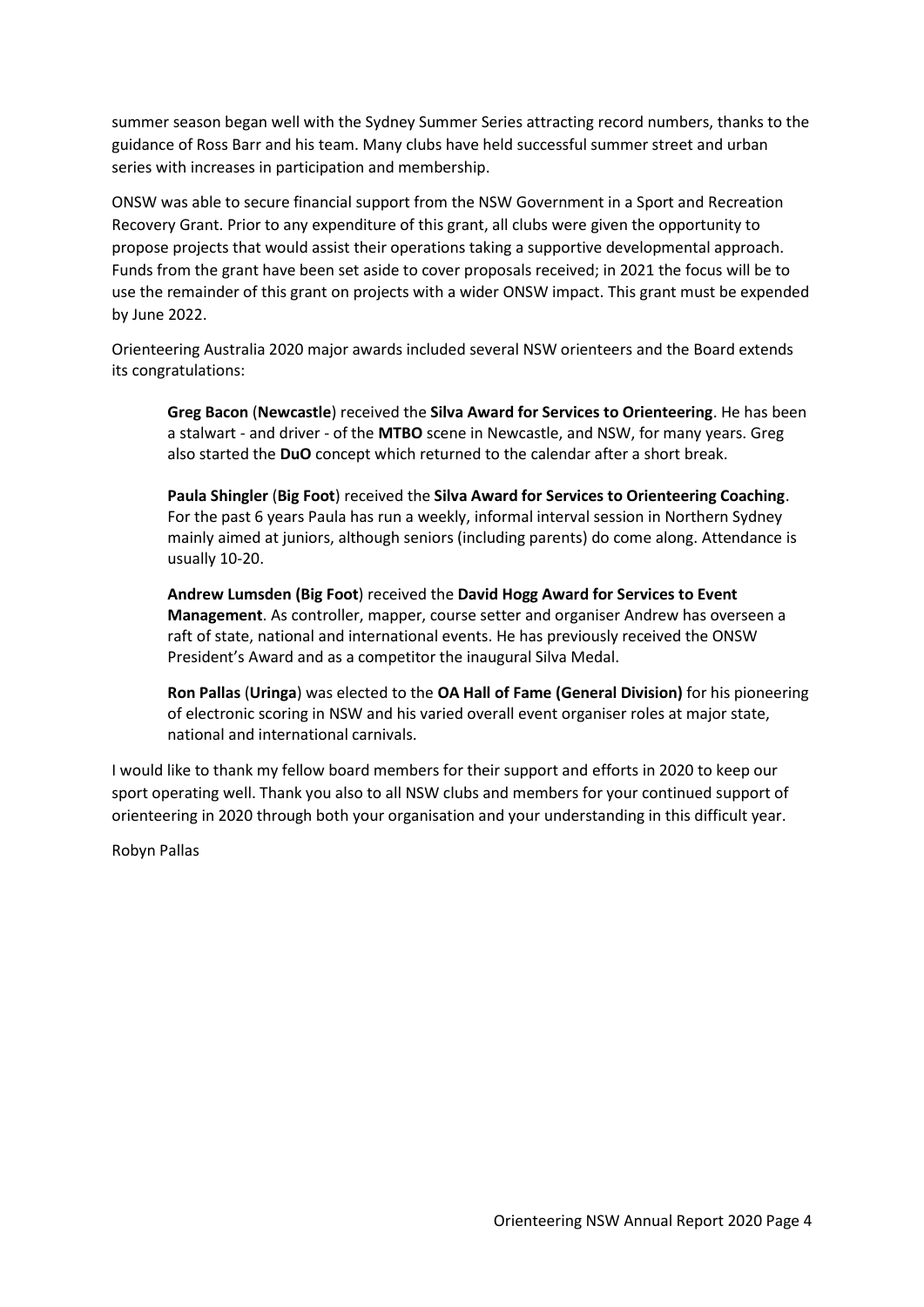## <span id="page-5-0"></span>2020 IN BRIEF

## **FINANCIALS**

#### **Surplus/(deficit) 2020 v 2019**

- 2020 revenue of \$378,617, an increase of \$25,128 against 2019
- 2020 surplus of \$53,582 compared to a deficit of \$7,808 in 2019
- Net expenditure change in 2020: -\$36,273

## **ACHIEVEMENTS**

- 2 new permanent courses in planning stage in Sydney that can be accessed via the MapRun app
- 10 coaching workshops held, with 255 coaches now accredited across the four levels (0, 1, 2, 3) in NSW
- 2 Controller 1/2 workshops held, with 48 controllers (as at 23.3.21) now accredited across the 3 levels in NSW
- 4 Purple Pen workshops held
- 10,513 students participated in 65 school orienteering orienteering
- Orienteering provided at 44 schools
- 26 schools mapped
- 1,449 members across the state
- 210 events held
- 17,259 entries in NSW events
- Media coverage:
	- o 4 print articles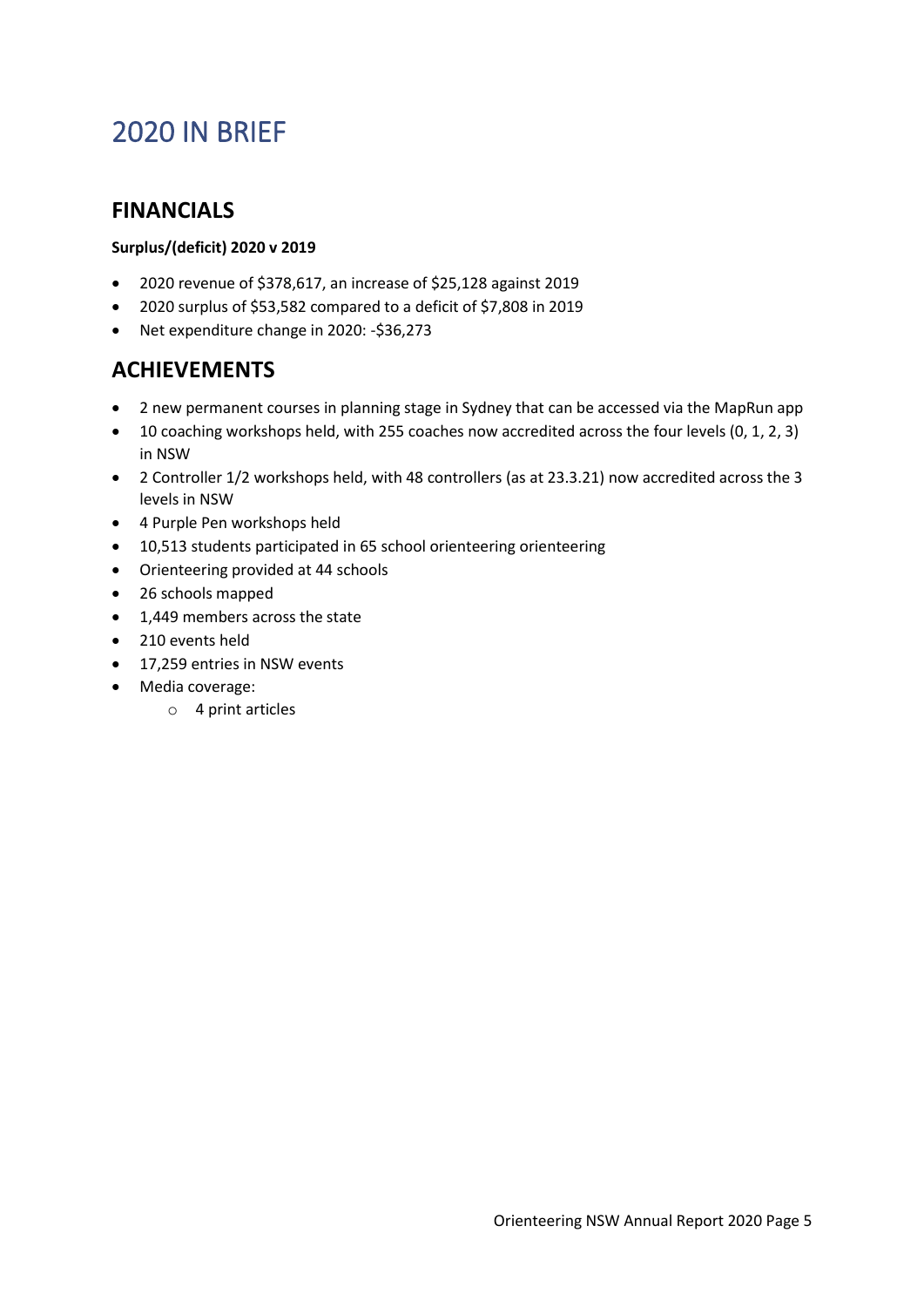## <span id="page-6-0"></span>**OBJECTIVES**

## **OBJECTIVE 1**

#### **Create community**

#### *Enhance lives of our community*

- Providing quality and enjoyable events
	- $\circ$  As part of the ONSW coach-in-residence program, in February 2020 Alastair George (BF) finished his stint as the first young Australian to provide regular coaching sessions for metropolitan and regional orienteers throughout the summer months.
	- o To ensure we continue to provide a high standard of bush orienteering, surveys are conducted following each State League event. In 2020, COVID-19 restricted us to one State League event so the Course Setter of the Year was not awarded. Feedback from these surveys is provided to the course setters and controllers and is also incorporated into controller's workshops and course setting guidelines.
	- $\circ$  Formal feedback mechanisms such as event and incident reports (in addition to event surveys) also help ensure technical standards are complied with for NSW major events
	- o Sporting Schools Program surveys show a high level of satisfaction and enjoyment. However, the cost of the program relative to other sports is recognised as a limiting factor for some schools.
	- o To minimise event clashes and maximise participation, ONSW provided a central calendar for use by clubs when planning orienteering events across the State.
	- $\circ$  Two controller accreditation courses were offered by Zoom (1 on a full-time basis, and 1 on a part-time basis over three evenings). An increased number of accredited controllers helps ensure technical standards at events.
	- o World Orienteering Day (May) was cancelled due to COVID-19.
	- o Key statistics:
		- 210 events in 2020
		- 1 State League event
		- 209 local events
		- 9 MTBO events (includes 2 DuO events)
- Utilising social media
	- $\circ$  1,500 people liked the ONSW Facebook page (up from 1,386 at the end of 2019). This large annual increase in followers means ONSW is reaching approximately 2,000-3,000 people across the platform. The most viewed posts are those that contain maps and photos, followed by major event updates.
	- $\circ$  13 clubs in NSW have active public Facebook pages and one has a closed group page.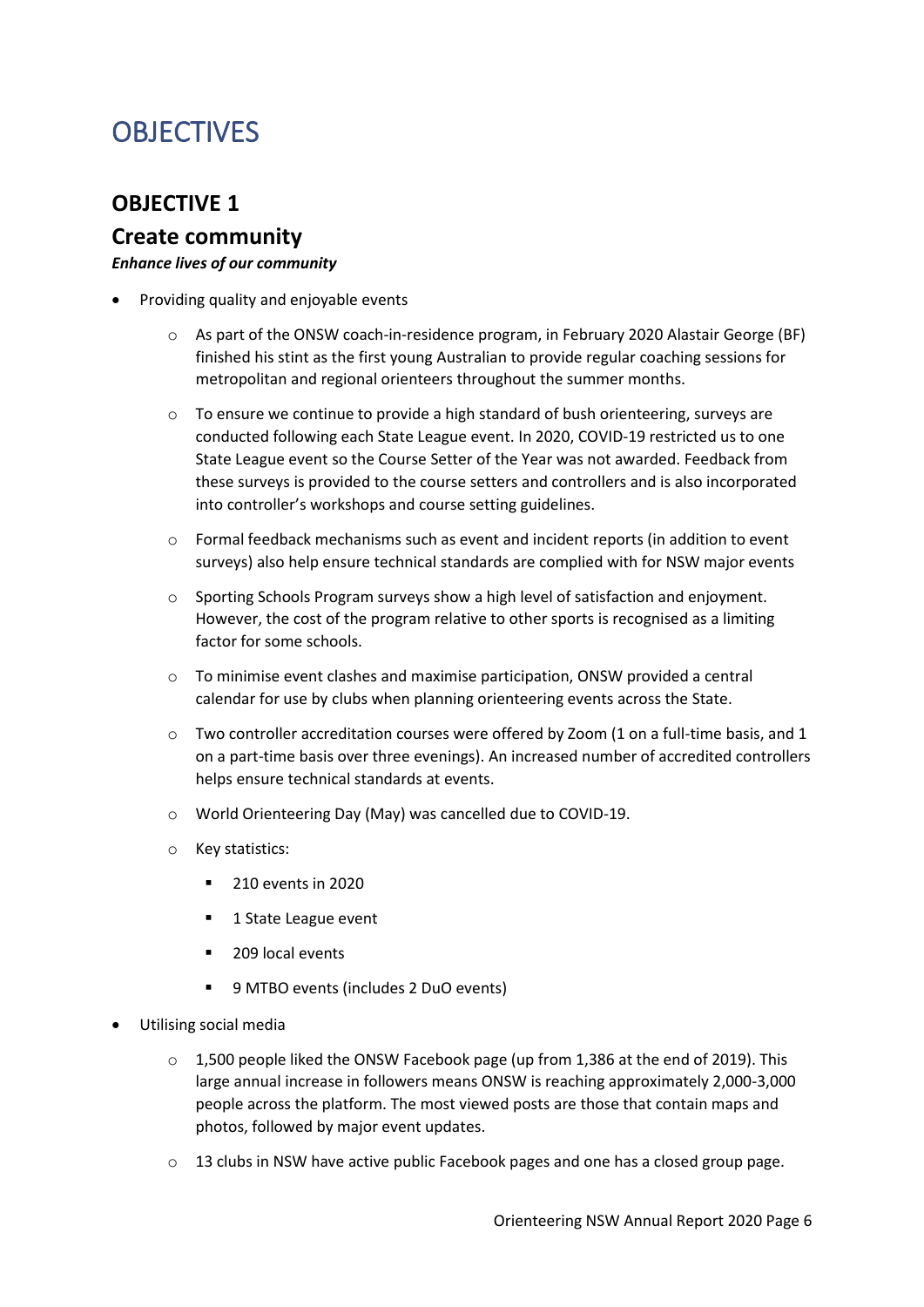- o Sydney Summer Series co-ordinator Ross Barr continued to entertain 600 Facebook followers with his weekly word adventures summing up each week's results.
- o ONSW sent out electronic newsletters (ONSW e-bulletin) to 3,000 people. Members receive a weekly activity and event update, and non-members receive a fortnightly email that highlights upcoming events and opportunities to increase their participation. Data analytics for these newsletters show that the number of people opening and engaging with the newsletter content is high, and well above industry averages – a reflection of the high level of engagement across the orienteering population.
- o ONSW members contributed five articles to the *Australian Orienteer* magazine.
- Working with clubs
	- o An executive e-bulletin is sent to clubs after each Board meeting.
	- o Board members met with various club leaders to hear of club-level concerns and strengthen communication links.
	- o A General Meeting was held by Zoom in October.
- Using technology to create a buzz
	- o Pre-entry due to COVID-19 triggered a greater sense of who and how many people were participating.
	- o Contactless entry and payment sped up the onsite registration process.
	- o Live online results allowed instant feedback on performance to anyone interested.
- Utilising volunteering and creating a sense of community
	- o Volunteers are recognised annuallythrough awards. Recipients in 2020 were:
		- President's Award Carol Jacobson (Garingal)
		- President's Junior Award Ewan Shingler (Big Foot)
		- Club of the Year Hastings Orienteering Group
		- Course Setter of the Year not awarded
		- Rookie of the Year Cooper Horley (Garingal)
		- Encouragement Award Janet Morris and Barry Hanlon (WHO)
		- Volunteer of the Year Ross Barr (Garingal)
		- Interclub Trophy not awarded
- Coaching to create enjoyment
	- $\circ$  ONSW held 10 coaching workshops during the year, with an additional 10 orienteers and 38 teachers accredited. There has been a substantial increase in the total number of accredited coaches across the state since 2015. The biggest contributor to this is the large number of teachers accredited at Level 0. This level provides basic structures and materials for delivering small, local orienteering courses such as school programs.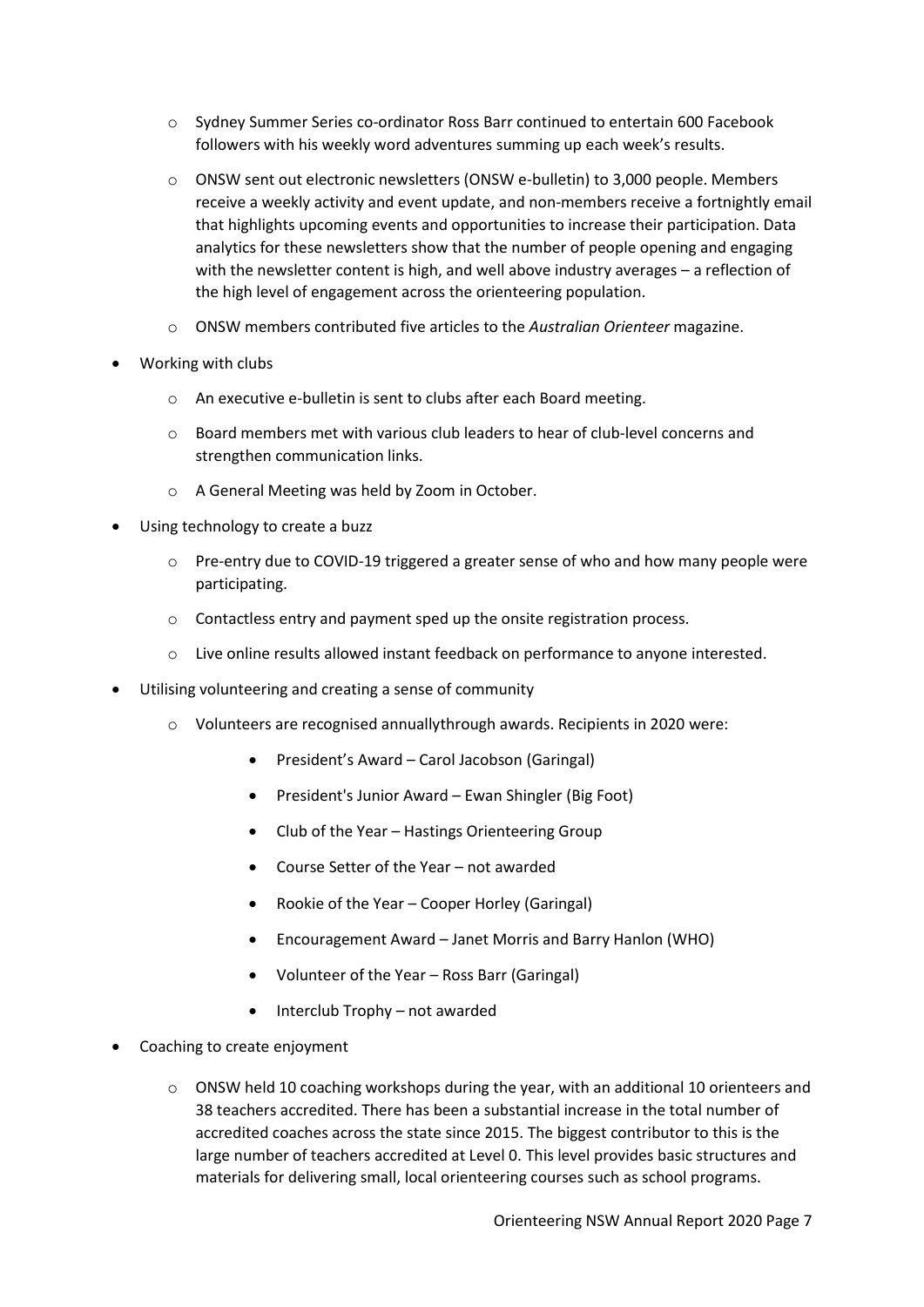| Accredited Coaches in NSW | 2020 | 2019 | 2018 | 2017 | 2016 | 2015 |
|---------------------------|------|------|------|------|------|------|
| Total                     | 255  | 283  | 251  | 184  | 104  | 19   |
| Level 3                   |      | 1    |      |      |      |      |
| Level 2                   | 6    | 4    |      | 4    | ำ    |      |
| Level 1                   | 13   | 11   | 16   | 14   |      |      |
| Level 0                   | 235  | 267  | 229  | 165  | 95   | 13   |

Enabling schoolteachers to organise in-school activities increases orienteering activities while reducing the call on traditional volunteer base or paid staff.

- o ONSW again promoted member participation in the annual women's coaching weekend run by Bold Horizons, which was well received by the women who attended.
- o In the coach-in-residence program, ONSW hosted one young orienteer to provide regular coaching sessions, organise local events and assist in making maps for clubs.

## **OBJECTIVE 2 Grow participation**

#### *To see more people on more maps in more regions on more occasions*

- Make access easier
	- $\circ$  COVID-19 forced a rethink of how people register and enter. Casual registration via Eventor was widely taken up.
	- o Season ticket sales for the Sydney Summer Series were up 20%. This confirms the value – to both participants and event organisers – of such an offer.
- Convert newcomers
	- o Newcomers registering as casuals in Eventor are added to the fortnightly Casuals ebulletin list. Clubs continue to welcome casuals in many ways.
- Create exposure
	- o Permanent courses in development at Cockatoo Island and West Pymble.
	- o 65 Active Kids vouchers redeemed across the Saturday Orienteering Series and other local events across the state. An initiative of the NSW Government, Active Kids vouchers provide \$100 towards the cost of sporting activities to help encourage greater participation and physical activity by kids in NSW.
	- o Local scout and guide troops were invited to summer event series and offered free mini courses as well as discounted entry fees for long courses.
	- o Encouraged by ONSW to follow up on Sporting Schools programs, Uringa put on a free Sunday morning event for a school in the eastern suburbs.
	- o ONSW was one of the sports in a Girls Get Active day at Leichhardt in March.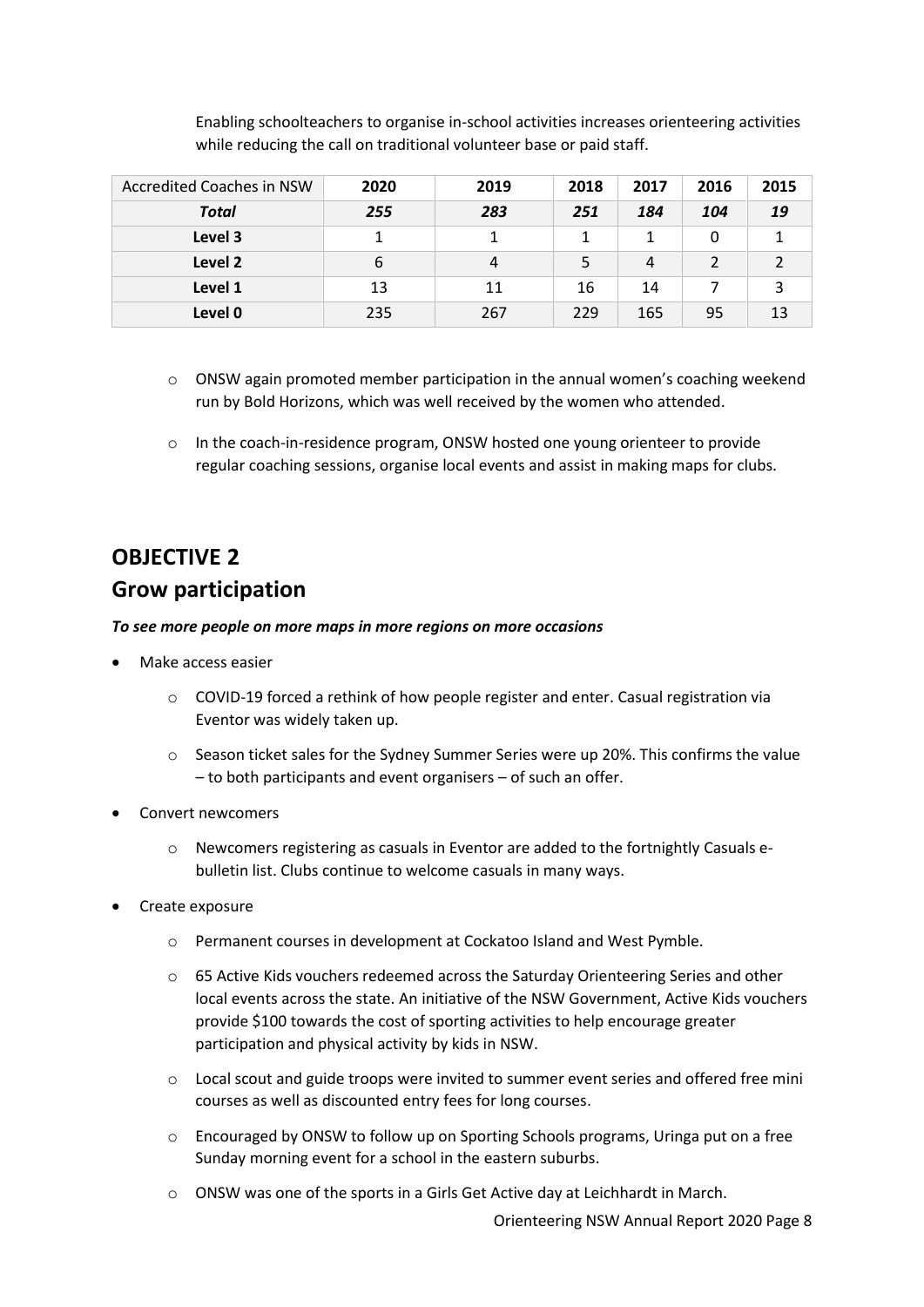## <span id="page-9-0"></span>ONSW AWARDS

In 2020 ONSW paid tribute to the following people and clubs within the NSW orienteering community:

#### **President's Award – Carol Jacobson (Garingal)**

Carol's expertise in maps, training and controlling have contributed to orienteering well beyond Garingal Orienteers, the seedbed of her service to orienteering. She has dedicated hundreds of hours to mapping. Members from Garingal, NSW and interstate have participated in events up to Australian championship level on well-constructed maps because of her. Carol has also moved with the times and is now integrating georeferencing into Garingal's cache of existing orienteering maps. She is a Level 2 Controller and often takes on club members who are novice planners to nurture them so that they learn and enjoy the experience. Carol first joined the Garingal Committee in January 2000 and has served in various important roles ever since - a period of 20 years – including president, vice-president, events organiser, constructor of the Helper's Roster for 25 events a year.

#### **President's Junior Award** – **Ewan Shingler (Big Foot)**

Ewan continued his family's reputation for service to orienteering quietly, consistently and dependably. He is a key contributor to the Stingers fund-raising event organising and support activities. In 2020 he was orienteering coach at Knox Grammar. He was Event Director for the recent Falnash Frolic bush event, originally planned as a State League event and was to have had the same role for Day 3 of the 2020 Xmas 5-Days (postponed in December).

#### **Club of the Year - Hastings Orienteers**

This club is an important geographical link between clubs in Coffs Harbour and Newcastle. Since attracting more than 200 people to their first event in 2019, they have shown drive and determination to plant orienteering firmly as a sport in the Port Macquarie region. The club is mediasavvy, spreading the word about orienteering in the region widely and successfully. Families are a big proportion of attendees which bodes well for the future. With three new urban maps unveiled in 2020, full SI capability already, and State League events on the radar for 2021, this is a club with significant achievements already and a great future ahead.

#### **Rookie of the Year** – **Cooper Horley (Garingal)**

Cooper turned 14 in 2020. He has shot through the ranks of novice juniors like a rocket. He was noticed very quickly for his speed and navigation skills. He competed in State League events in his first year and achieved significant results at the Oceania Carnival. 2019 was his first year running Moderate (in Year 7); he came 3rd in M14 NSW Orienteer of the Year and was selected for the NSW Schools team which subsequently won the Australian Schools title. In 2020's limited competition opportunities he has continued to show his talents by winning the M16 NSW Sprint Championships and the Division 2 Individual Medal in Metro League.

#### **Encouragement Award (Cox's Cup)** – **Janet Morris & Barry Hanlon (WHO)**

This couple has stimulated and supported the growth of orienteering in Western Sydney in particular, and in NSW more generally. Barry is an expert at building maps and is currently collaborating with Hamish Mackie as ONSW's Mapping Officer. His expertise is evident in the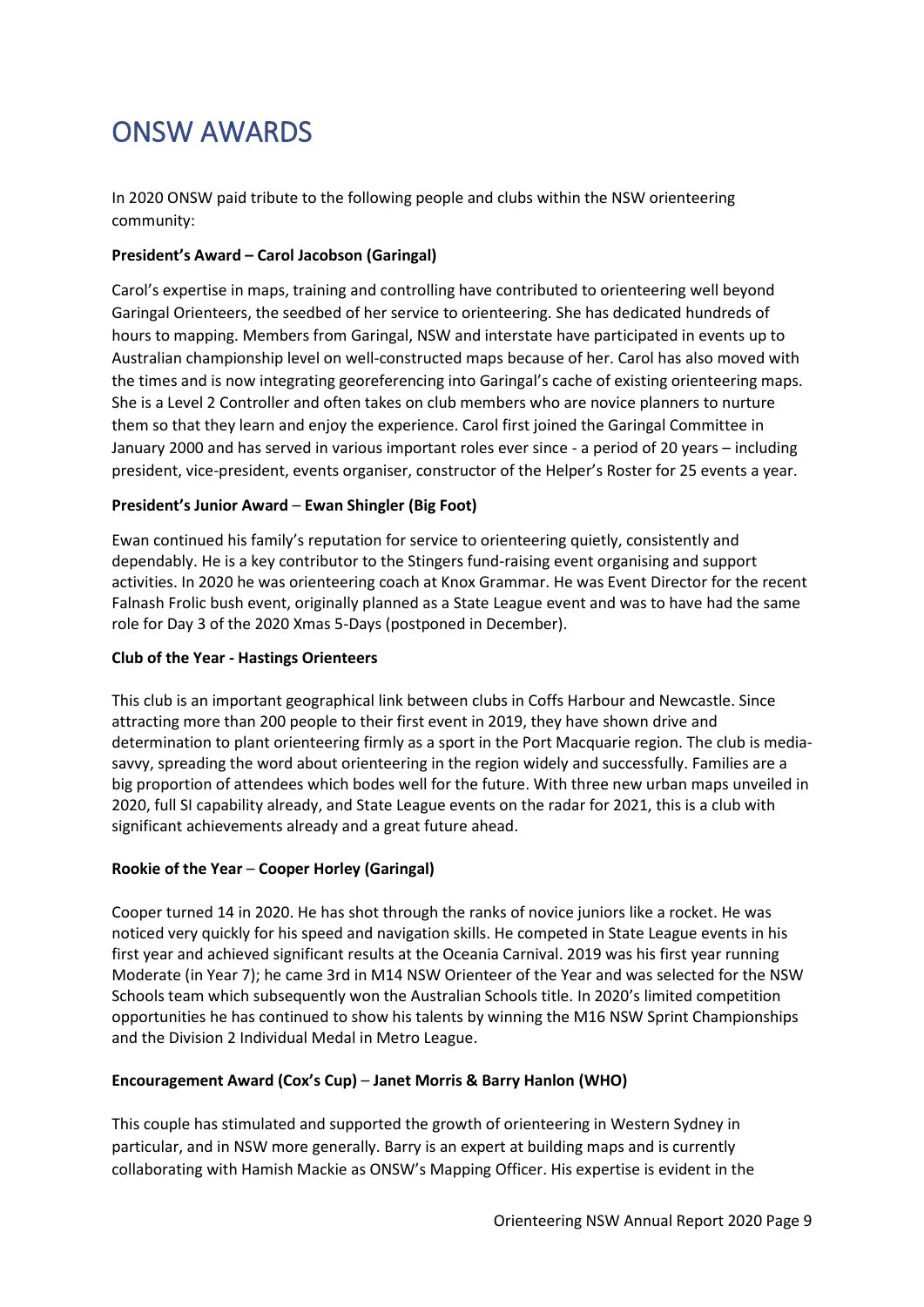excellent 'How to create high quality orienteering base maps', available freely on the WHO website. It has been recommended highly by interstate experts in mapping.

Janet is the organiser for the annual Western Sydney Orienteering Series (WSOS). She was integral to establishing the series which was developed to attract newcomers and provide WHO members with the opportunity to set courses and organise / control minor events. Janet and Barry enjoy mapping fieldwork. Between them since 2016 Janet and Barry have completed 21 school maps, while Barry developed 23 base maps in 2019-2020. These provide the field worker with an excellent basis for the next stage of mapping. Janet and Barry contribute to every WHO event, helping in any capacity that they can, including setting courses, controlling or organising. They are always there early for setting up and wrapping up events. Together they scour the countryside far and wide for suitable bush maps for State League and visit all over greater Sydney seeking interesting urban maps, too. Then Barry will do a base map using Lidar so that the area can be assessed for suitability.

#### **Volunteer of the Year** – **Ross Barr (Garingal)**

This award rounds out Ross' collection of ONSW awards. He received the President's Award in 1996 and the Encouragement Award in 2006. Within orienteering he has been awarded OA's David Hogg Medal for Services to Orienteering (2013). He has also been recognised outside of orienteering, being awarded the Sport NSW Community Sport Administrator award in 2016. He is a volunteer extraordinaire. This is a fitting award as he celebrates the 30th year of the Sydney Summer Series (SSS). He has led this event since its conception, as visionary, chief organiser and mentor (to course setters, organisers, competitors), feature reporter (in the SSS blog). The SSS has not been his only contribution. He has been a mapper and course setter for Garingal for many years, including for national events. He also writes periodically for *The Australian Orienteer* on various topics.

#### **Course Setter of the Year**

Not awarded as only one State League event was held, due to COVID-19 public health considerations.

## <span id="page-10-0"></span>ACKNOWLEDGEMENTS

#### **OUR CLUBS AND OUR PEOPLE**

- There would be no ONSW and no orienteering in NSW without the efforts of many orienteers.
- ONSW's fourteen orienteering clubs provide the organisational structure and energy to deliver orienteering events at all levels of competition.
- The Friends of Belanglo ensure that Belanglo Hut in the Belanglo State Forest is maintained and continually improved for use by orienteers for training and event staging.

## **ORGANISATIONS AND LANDHOLDERS**

- Local councils
- Forestry Corporation NSW
- NSW National Parks & Wildlife Service
- Sydney Harbour Federation Trust
- Universities and schools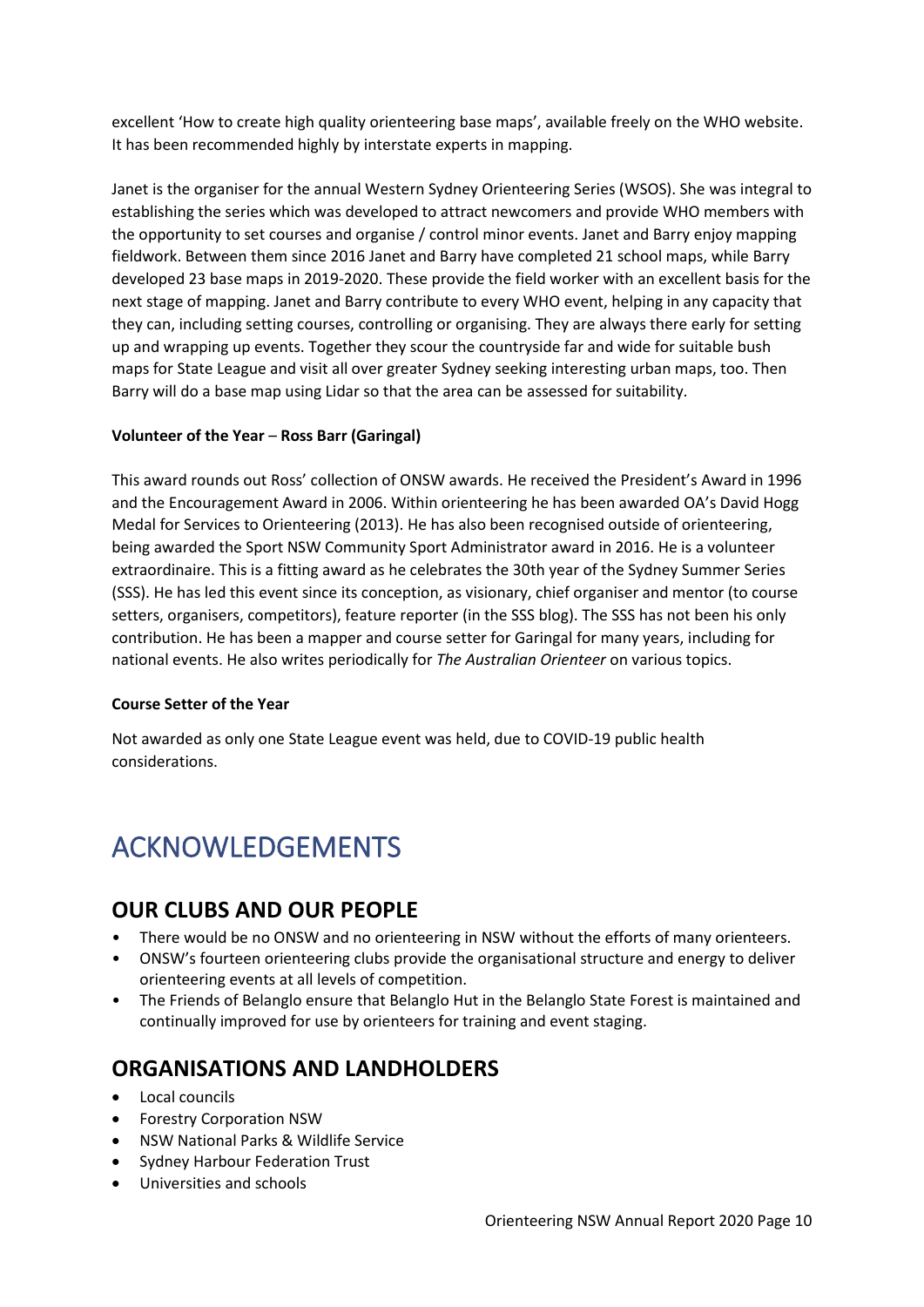- NSW Office of Sport
- Service NSW
- Sport Australia (formerly the Australian Sports Commission)
- Private landowners
- Orienteering Australia

#### **BUSINESSES**

- Bold Horizons
- Bike & Fitness

# <span id="page-11-0"></span>CLUB HIGHLIGHTS

## **BUSH 'N' BEACH ORIENTEERING (BBN)**

- Helen O'Callaghan kept up dwindling orienteering spirits by posting orienteering-related puzzles (sourced from Scottish Orienteering) on the club's FaceBook page during COVID.
- 'Diggers Beach' was a welcome addition to our stock of urban maps.
- An Active Kids program was run after school on Wednesdays at the Showground with Coach-in-Residence Alastair George conducting the first 3 sessions followed by Helen O'Callaghan running 3 in person and 1 more session using MapRun.
- Four Street-O training events run using MapRun.
- Club membership has decreased, a concern for the viability of the club.

## **BIG FOOT ORIENTEERS (BFN)**

- Scheduled nine events, the same number as in 2019, with two events cancelled due to the COVID 19 lockdown and The Big Foot Sprints postponed to February 2021.
- Donated \$500 to the Wildlife Rescue Fund at Nowra on the NSW south coast. This represented the surplus from the first event of the year and was the wish of club members to assist the south coast which bore the brunt of the damage in the fires of 2019/20.
- Membership at the end of 2020 stood at ~140, virtually unchanged from 2019; although there is a core of strong long-term membership, like most orienteering clubs the club faces the prospect of an ageing membership.
- Although event revenue declined due to fewer events, profit went up due to a reduction in expenses and the assistance of the one-off Grass Roots grant from the NSW government to offset lost revenue.

## **BENNELONG NORTH (BNN)**

- Rod Parkin elected to the board of ONSW.
- Club mapping exercise at Wattle Ridge remapping vegetation in October.
- New members being actively involved in club activities.
- Katherine Cameron organising Metro League at Manly Vale Public School in July, setting SSS at Clontarf in October and obtaining coaching qualifications.
- Richard Pattison providing brilliant commentary and statistics to all SSS events (and also actively mapping for the club).
- Renate Leuenberger-Widmer, a highly qualified coach from Switzerland who is active in club and ONSW coaching.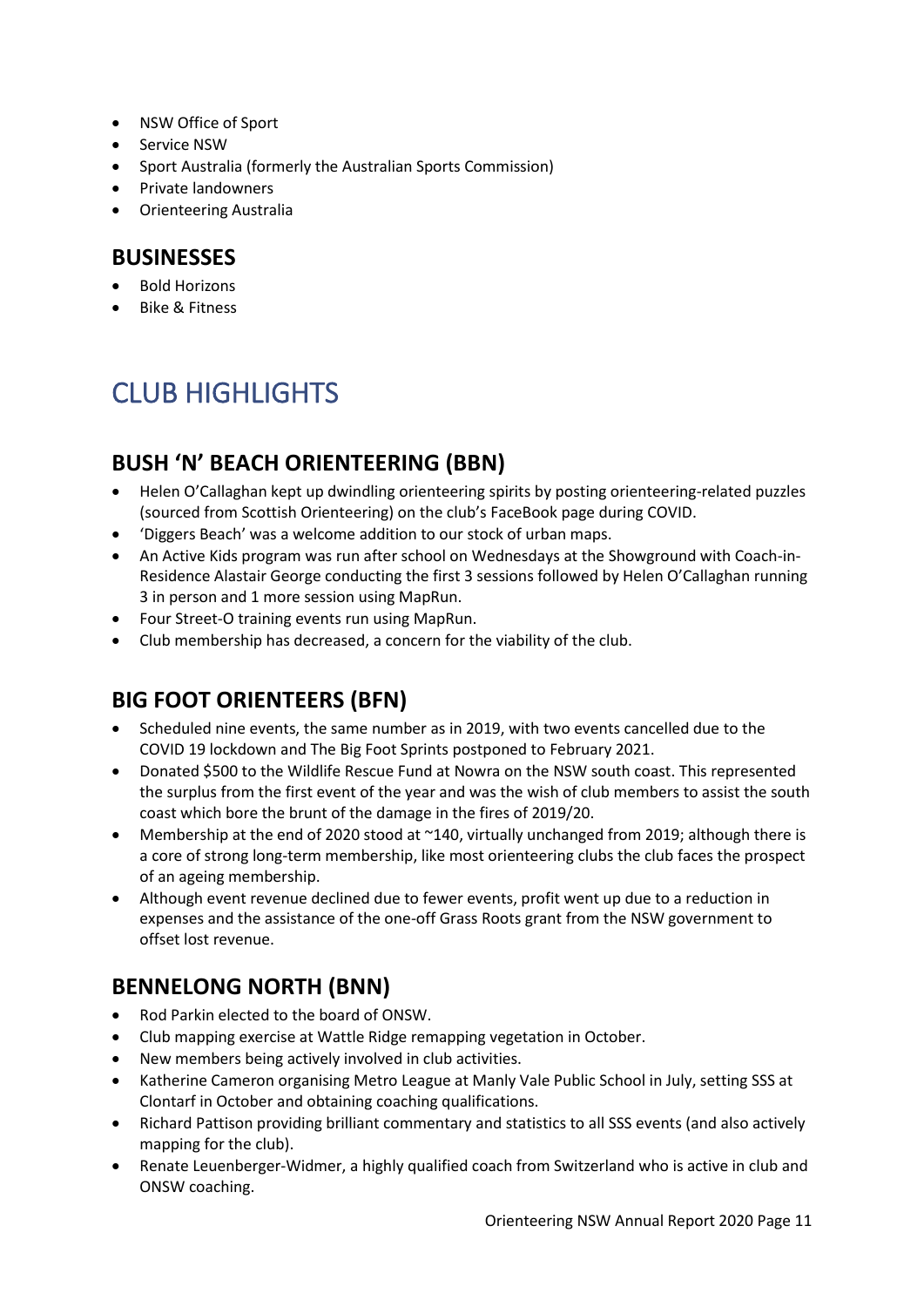## **CENTRAL COAST ORIENTEERS (CCN)**

- One of the first clubs to successfully run a Covid-safe event at Rumbalara in July attracting nearly 80 orienteers and a bit of a record for CC in recent times for a local bush event.
- Frank Anderson, who inaugurated the O'Shea 2-Days way back in the 1980s, presented the trophies at the 2020 event.
- Local summer series numbers are steadily increasing in terms of participation and the on-line entry system (Eventor) has had the added spin-off of more people joining our club!
- Course setters and helpers of the summer series made an extra effort with the mini course and maze, a great way to cater for all ages.
- Five new street maps this year.
- Georeferencing all of our existing maps is progressing, which will enable us to start using MapRun to set courses on the coast for people to run any time.

## **GOLDSEEKERS ORIENTEERING CLUB (GSN)**

- Before COVID-19, street events were well attended (average 41), with people helping set up and put equipment away.
- A strong committee of 16 was elected at our AGM, with many of these volunteering.
- When events resumed, people were asked to pre-enter on Eventor; while the majority did, many had problems with Eventor and were not able to pre-enter.
- Pre-entry reduced map printing costs and wastage
- Attendance at the bush events after the COVID-19 lockdown was greater than 2019, average of 55 people.
- Monthly committee meetings were conducted via Zoom this helped some committee members attend as they could also undertake child-minding activities whilst in the Zoom meeting and it also saved on travel time to attend the meetings.
- School events organised for Years 4-6 for three local primary schools were very well received by the school children and staff.

## **HASTINGS ORIENTEERING GROUP (HON)**

- Awarded ONSW Club of the Year 2020.
- Three new maps Port Macquarie South, Laurieton (still to be used), North Haven.
- Using cheap HOG merchandise available through "The t-shirt Mill" for a greater visual presence at events.
- Received good ongoing support from ONSW and fellow clubs, which has been greatly appreciated.
- Facebook continues to be a highly engaging medium for our participants (537 followers) a dedicated photographer at each event posts photos to Facebook providing a great point of contact and engagement.
- Now entitled to two Delegates for voting at ONSW meetings.

## **ILLAWARRA-KAREELAH ORIENTEERS (IKN)**

- Despite COVID-19 cancelling many events, managed to run 8 events.
- Held on-line club meetings.
- Membership increased by 8 people during 2020.
- Partnering with SHOO, won 3 Divisions of Metroleague 2020.
- Initiated offering membership reimbursements (to non-members only) who participated in two of our three annual Summergong series as a special promotion.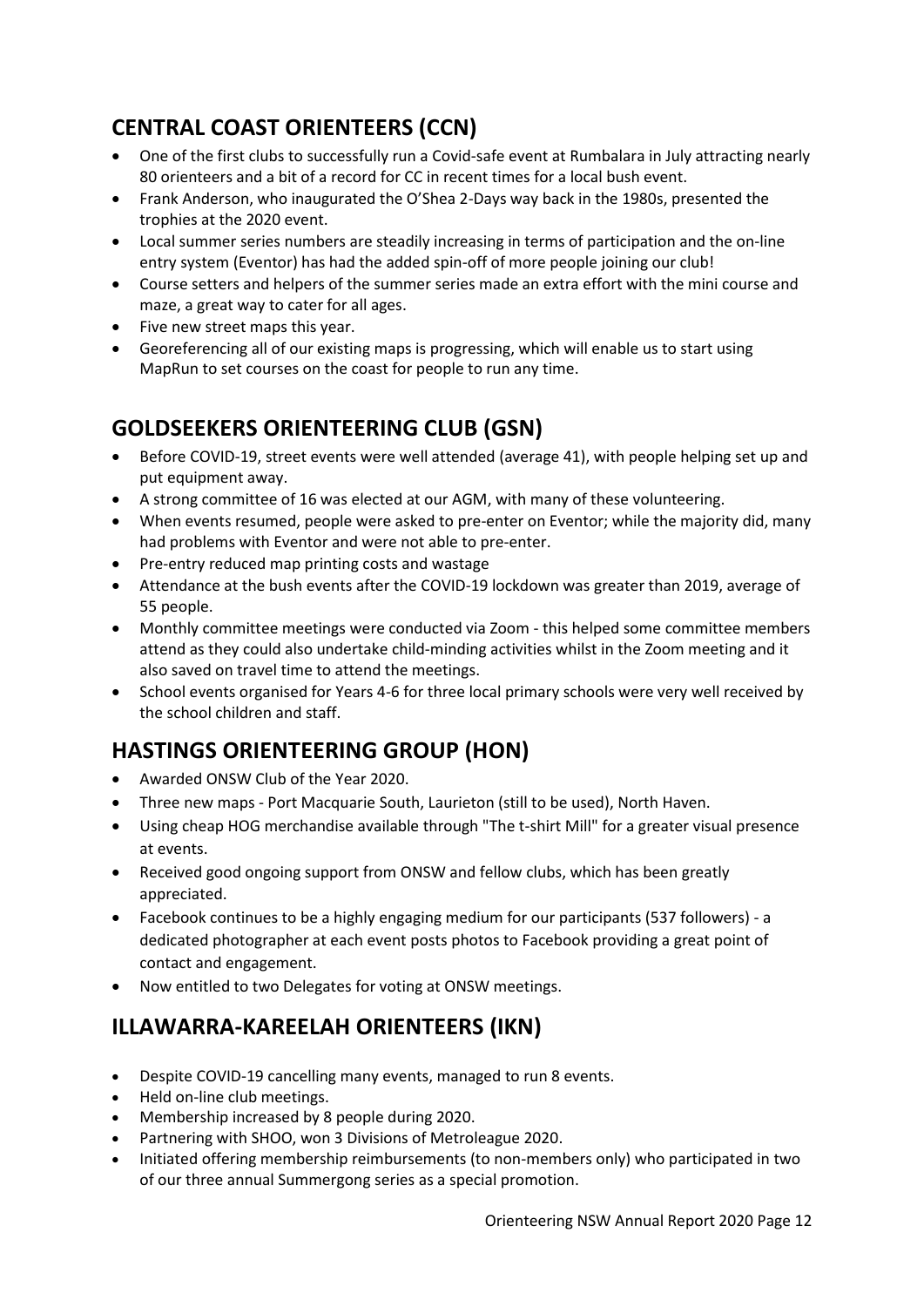## **NEWCASTLE ORIENTEERS (NCN)**

- Regular club meetings became video meetings with everyone adapting to the challenges.
- One of the club's initiatives for 2020 was using MapRun for our summer street orienteering season: it was set up by Malcolm Roberts and first trialled in June by a number of people with a successful street orienteering season using MapRun over the summer months following.
- A shortened Newcastle Orienteer of the Year season was held, with competitors adapting to the need to enter through Eventor and everyone adapting to restrictions imposed in starting routines and not staying around to socialise.
- The BOSS [Bike Orienteering Summer Season] season has been successful with consistent numbers attending, with many families enjoying the activity.

## **SOUTHERN HIGHLANDS OCCASIONAL ORIENTEERS (SHN)**

- Growing club, going from a membership of 74 in 2019 to 104 in 2020.
- Able to run our Summer Saturdays (bushfire smoke-affected) and a greatly truncated Forest Series.
- New course setters getting involved under the guidance of old hands.
- Ran an SOS series in the Macarthur region with Barbara Hill (Bold Horizons)
- Conducted MetrO League #3 on a new map, Smiths Creek.
- Fielded five MetrO League teams, again in partnership with IKO, with wins in Divisions 3, 5 and 6.

## **URINGA ORIENTEERS (URN)**

- Welcomed several first-time course setters, under the gentle guidance of an advisor
- Conducted most events planned for 2020 in spite of COVID-19 (one big exception being the NSW Schools Championships)
- Was one of the first clubs to run a Covid-safe event the 2020 NSW Sprint Championships in March
- Returned to orienteering with the NSW DuO at Appin in October, noteworthy for the huge number of volunteers
- Mourned the loss of Terry Murphy, an integral member of the club, who contributed greatly to its character and its health as an organisation and is greatly missed by so many people.
- Replanned the River and Bay Orienteering Series (RBOS) with Illawarra Kareelah and the Stingers for an intense few weeks which were a great way to reach out to new orienteers in a friendly environment.
- Hosted a special introductory event for Double Bay Public School children and parents on a Sunday morning following completion of their Sporting Schools Program.

## **WESTERN & HILLS ORIENTEERING (WHN)**

- Continued its program of developing club juniors' course setting skills: three members aged <20 years set events during 2020.
- Adapted to COVID-19 safety requirements and reaped some benefits, such as: better attendance at club meetings as they were held via Zoom; less stress on volunteers assisting at events through using pre-entry and a QR code system that facilitated EOD and made preparing a contact tracing list easier after each event.
- Continued to bring orienteering to some seldom used parts of Western Sydney through the Western Sydney Orienteering Series (WSOS).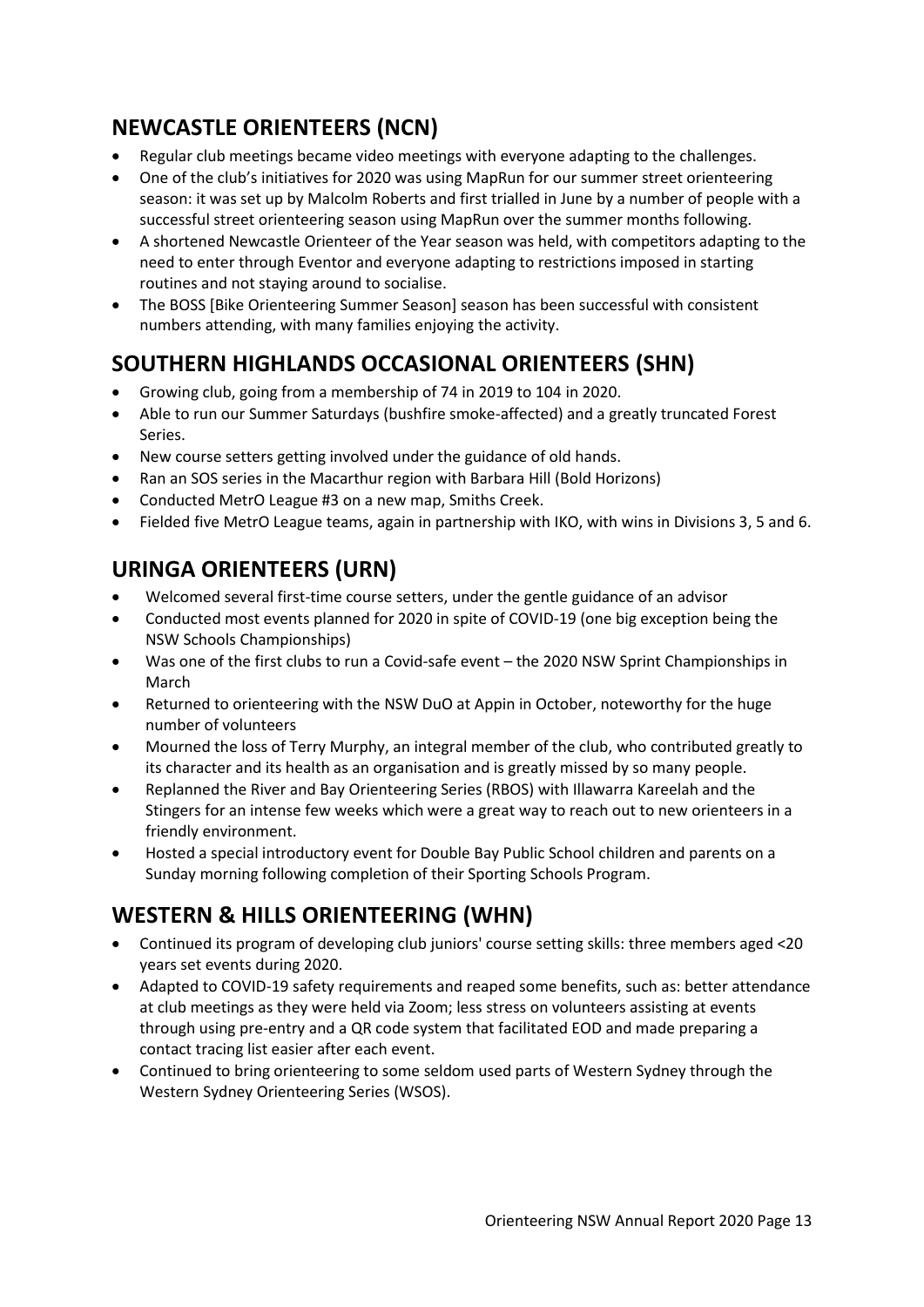## **WAGGAROOS (WRN)**

- Conducted 55% of planned calendar with the primary loss due to COVID-19 being 8 Interclub Challenge events against AWOC [Albury-Wodonga Orienteering Club]
- Conducted annual training weekend just before everything shut down
- For COVID-safe local events with strong public participation, developed a modified paper-based registration system; used coloured tape affixed to control flags with participants recording the colour (using their own pencil or marker); and approximately every two months invoiced participants for entry fees by email with bank deposit instructions (100% compliance, so far).
- Established two semi-permanent courses for individuals or families to complete at their leisure and to keep club members sane during the periods of no competitive orienteering.
- Upon resumption, noted an increase in participation and new families attending events regularly.
- Lost public visibility when the local newspaper changed to solely an online publication and WaggaRoos articles were no longer included.
- Learned that newcomers generally cite the club's website as how they heard about orienteering in the Wagga region suggesting that "WaggaRoos are found" rather than "WaggaRoos attract".

## <span id="page-14-0"></span>NSW STINGERS

Orienteers competing in the National Orienteering League (NOL), Australia's interstate competition for elite orienteers, represent New South Wales collectively as the Stingers.

Skills and fitness level rather than age determine whether an orienteer runs in an elite class. The NOL was cancelled in 2020 after the first event; however, 39 NSW orienteers were designated as Stingers in 2020, ranging in age from 14 to 58.

The Stingers are self-funding; funds raised are used to reduce the cost of competing for athletes. Unfortunately, they had limited opportunities in 2020 due to COVID-19 restrictions. They were able to contribute to the River and Bay Series, conducting one event and assisting across the series. The Stingers again sold orienteering-themed decorations over the Xmas-New Year period.

## <span id="page-14-1"></span>JUNIOR SQUAD

COVID-19 prevented any school championships at regional, state or national levels. A midyear fourday training camp at Wyangala Dam saw 82 juniors and parent from NSW and the ACT participate.

## <span id="page-14-2"></span>CORPORATE GOVERNANCE

As outlined in the ONSW Constitution, the ONSW Board is elected at the Annual General Meeting. Duties of the Board include administering and managing the affairs of ONSW, to report regularly to members on achievements and to oversee the pursuit of strategic objectives endorsed by ONSW.

Two factors affected the Board's activities in 2020. The first was the impact of the COVID-19 pandemic on meetings, events and people's lives. The second was scheduling of the Annual General Meeting for June (held by Zoom), nearly halfway through the calendar year.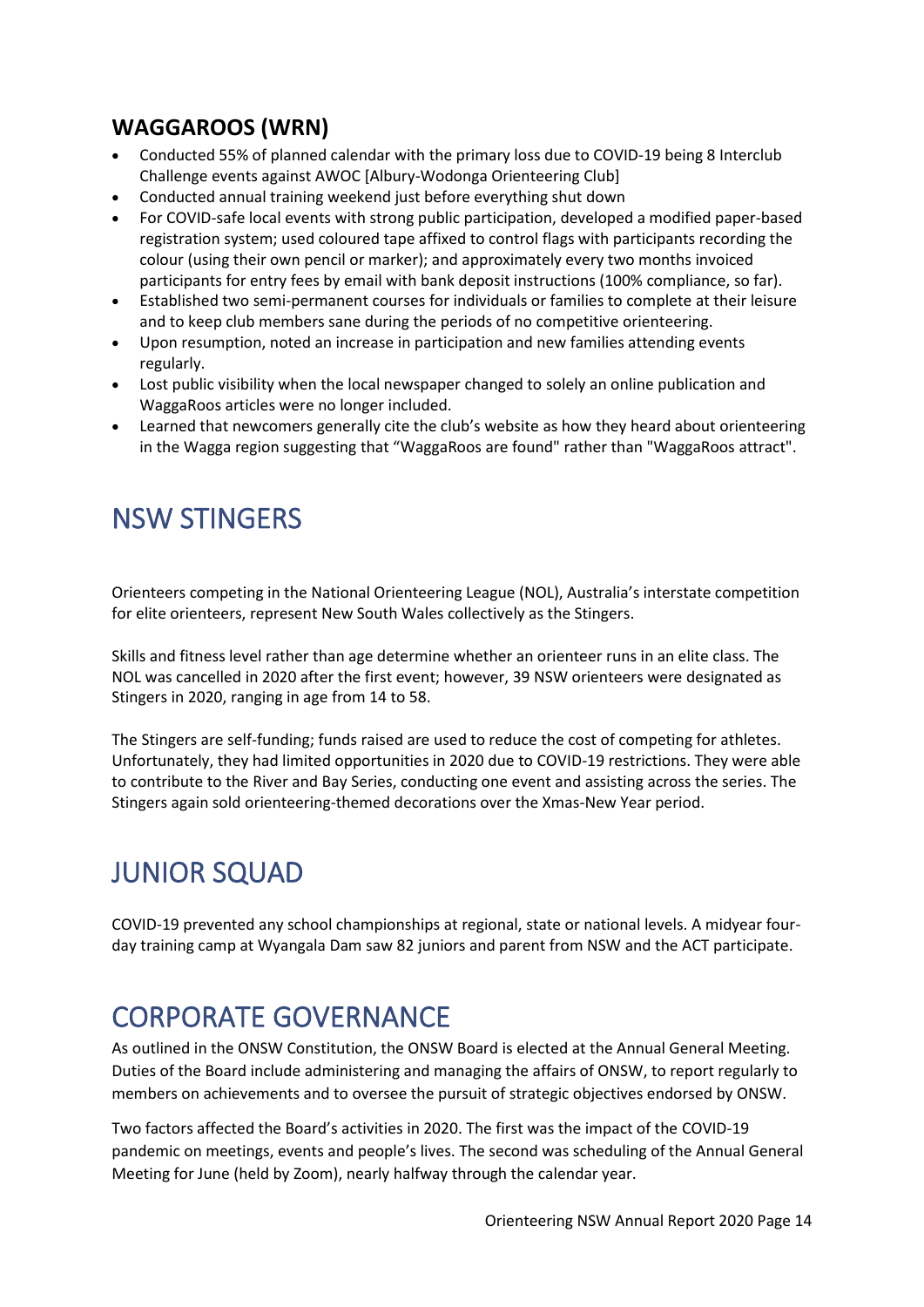## **ONSW BOARD**

Short- and medium-term concerns were the main focus of board discussion. The continuing impact of COVID-19 on orienteering could not be ignored. Other topics included review and renewal (or redirection) of existing participation development grants and the opportunities offered by receipt of a large Sport and Recreation Recovery Grant from the NSW Office of Sports. A Finance Committee was also established to support the new Finance Director.

The ONSW Board met eleven times in 2020. Board members participated in person or via Skype prior to March, with all attending by Zoom following COVID-19 restrictions on gatherings. Fully remote meetings proved workable, convenient and ensured Board members could participate from any location.

Board elections at the June Annual General Meeting saw some change in Board composition and by the end of the year a full board of nine members (from eight clubs). The table summarises board tenure and portfolios for 2020.

| <b>Board members</b>  | Term/s           |         | <b>Board Meetings</b> |                 |                                                       |
|-----------------------|------------------|---------|-----------------------|-----------------|-------------------------------------------------------|
|                       |                  | Jan-May | Jun-Dec               | <b>Attended</b> | <b>Positions &amp; portfolios 2020</b>                |
| <b>Greg Barbour</b>   | $2014 -$<br>2020 | 5       |                       | 5               | President to June 2020                                |
| Melanie Christie      | 2020<br>ongoing  |         | 6                     | 5               | Director, Finance Director<br>from July 2020          |
| Anna Fitzgerald       | 2019             | 5       |                       | $\overline{4}$  | Director to June 2020                                 |
| Jamie Kennedy         | 2020<br>ongoing  |         | 6                     | 6               | Director, Coaching                                    |
| Andrew Lumsden        | 2012<br>ongoing  | 5       | 6                     | 10              | Director (Technical, including<br>mapping)            |
| Mary Jane Mahony      | 2020<br>ongoing  |         | 6                     | 6               | Secretary from June 2020,<br>(Membership)             |
| Robyn Pallas          | 2020<br>ongoing  |         | 6                     | 6               | President from June 2020,<br>(Planning)               |
| Rodney Parkin         | 2020<br>ongoing  |         | 6                     | 6               | Director from June 2020                               |
| <b>Andrew Power</b>   | 2014<br>ongoing  | 5       | 6                     | 11              | Director (MTBO)                                       |
| Michael Ridley-Smith  | $2015 -$<br>2020 | 5       |                       | 5               | Director (Marketing) to June<br>2020                  |
| <b>Briohny Seaman</b> | 2020<br>ongoing  |         | $\mathbf{1}$          | $\mathbf{1}$    | Appointed to Board vacancy<br><b>Nov 2020</b>         |
| Mark Shingler         | $2014 -$<br>2020 | 5       |                       | 5               | Finance Director to June 2020                         |
| <b>Robert Spry</b>    | 2008<br>ongoing  | 5       | 6                     | 11              | Secretary to June 2020, then<br>Director (Governance) |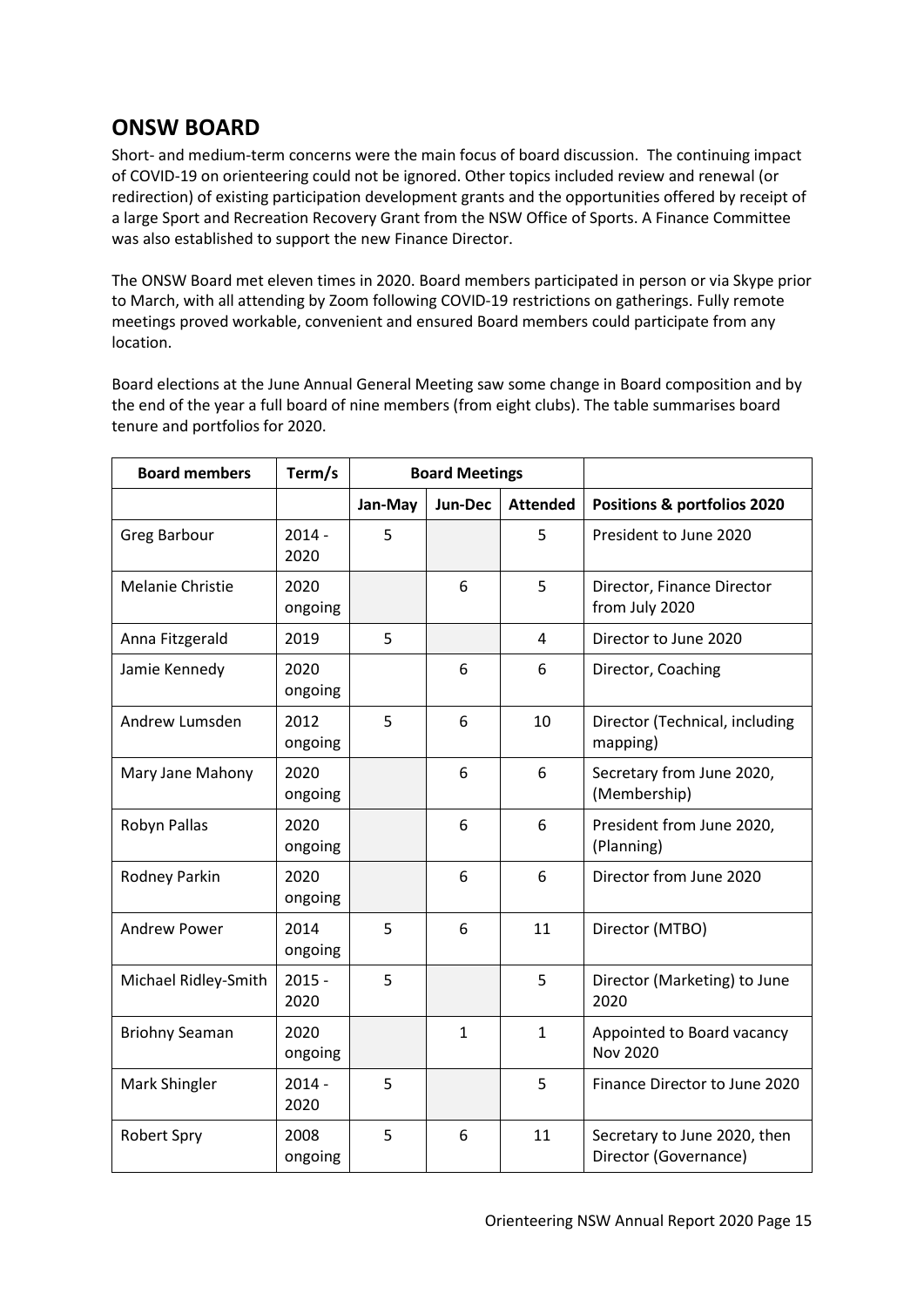## **ENGAGEMENT WITH ORIENTEERING AUSTRALIA**

OA was also impacted by the COVID-19 pandemic, holding none of its customary in-person meetings. Teleconferenced meetings were held instead.

The Orienteering Australia Annual General Meeting was held on 16th April, with Robert Spry representing ONSW.

In December four teleconferenced workshops were held. ONSW was represented: High Performance Coaching (Robyn Pallas); Participation, Communication, Marketing (Robyn Pallas, Mary Jane Mahony); Technical and Mapping (Andrew Lumsden, Robyn Pallas); and Governance, Finance and Membership (Robert Spry, Melanie Christie, Mary Jane Mahony).

ONSW also subsequently voted in a mail ballot to approve the OA 2021 budget.

## <span id="page-16-0"></span>FINANCE DIRECTOR'S REPORT

### **MELANIE CHRISTIE**

ONSW is currently solvent and able to pay its bills.

#### **Principal Activities**

Orienteering NSW Inc (ONSW) is a State Sporting Organisation. The principal activities of ONSW are to act for, on behalf of, and for the benefit of members in the promotion of the sport of Orienteering in NSW. No significant changes to the principal activities of ONSW occurred during the reporting period.

#### **Tax and Dividends**

ONSW is exempt from paying income tax under section 50-10 of the *Income Tax Assessment Act, 1997*. ONSW does not pay dividends and its income and property are applied solely towards the promotion of its objects.

ONSW is registered with the Australian Tax Office (ATO) for GST. The sport benefits by directing large transactions through the ONSW accounts rather than through the clubs which are not registered for GST.

With gross receipts exceeding \$250,000, ONSW is classified as a Tier 1 association and is required to submit audited financial statements each year to the members at the AGM.

#### **Review and Results of Operations**

The results show a surplus for the financial year 2020 of \$53,592, which is an increase from the small deficit of \$7,808 in the previous financial year. This surplus is a direct result of COVID-19-related government support in the form of significant payments for JobKeeper and Cash Flow Boost (an ATO-run credit scheme provided to eligible business and NFPs) which together amounted to\$130,302. Without this support, ONSW would have posted a significant deficit in 2020. This support has been withdrawn for 2021.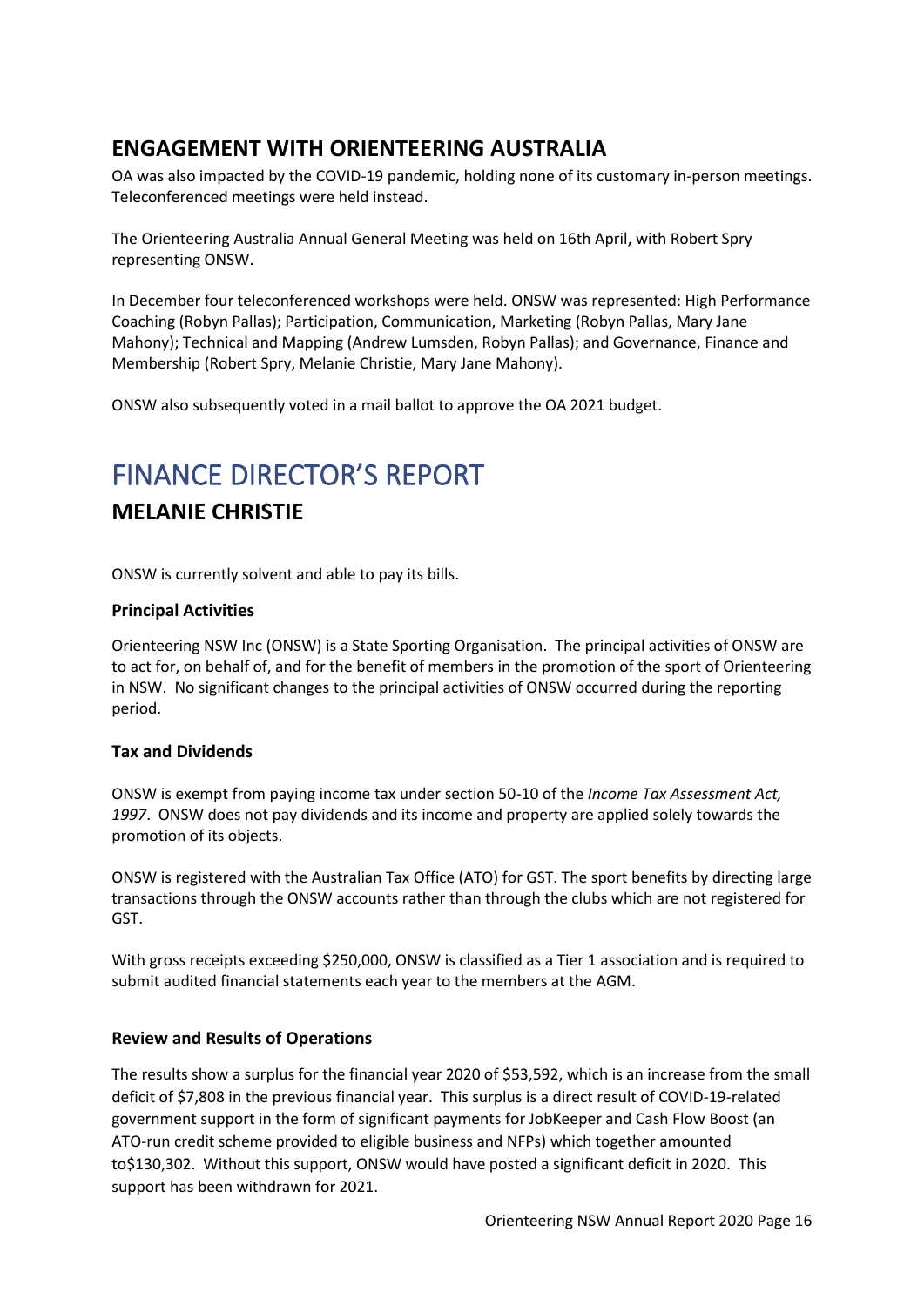Other government support included the Service NSW Small Business COVID-19 Support Grant (\$10,000, no GST) and the NSW Office of Sport Community Sport Recovery Package. This latter grant had two streams as part of the Community Sport Recovery Package: the Grassroots Sports Fund and the Sport and Recreation Support Grant. All incorporated clubs who applied for the former received \$1000 each (ex GST). ONSW acted as the conduit for disbursement of these funds to Clubs and will fulfil the reporting requirements for it. ONSW received \$154,000 (ex GST) under the latter funding stream. ONSW provided Clubs with the opportunity to propose projects for the use of these funds and some did so. These proposals and projects are on-going and we expect to report on their outcomes next year. As these funds will be spent in 2021 and during the first half of 2022, this grant has been deferred to the 2021 accounts.

Whilst government grants have been positive in 2020, the pandemic negatively impacted donations, particularly that for the Carbines and the Junior Squad. Overall, there was an approximately \$25,000 decrease in fundraising and donations, reducing these contributions to \$1,200 for 2020. ONSW understands that regular donors have been unable to run their fundraising activities in 2020 and we all hope that 2021 will prove to be a brighter year. In the face of these challenges, some clubs continued to support our younger competitors and ONSW would like to thank them for that.

A major source of income for ONSW is from event levies. In 2020, \$68,879 event income was received, a reduction of \$68,334 on the previous year. This highlights the dramatic effect the pandemic shutdown had on ONSW's finances, with the winter calendar cancelled and effectively no major events run.

Revenue from Services to Schools showed strong growth during 2020 with an increase of \$17,210. During 2020, orienteering may have been seen as a more COVID-19-safe option than some other sports and it remains to be seen if this increase is sustained into 2021. Overall, Services to Schools is an approximately financially neutral activity.

Another positive revenue stream was from longer-term rentals at Belanglo House. Whilst Belanglo House was closed to casual users due to the difficulty of implementing COVID-19-safe cleaning procedures, seasonal workers contributed \$5,935, an increase on the \$3,176 of 2019. ONSW thanks the Friends of Belanglo House for their tireless work in making this an attractive alternative accommodation.

Unfortunately, the pandemic negatively impacted membership income. Many members who focus on the winter calendar failed to renew for 2020 along with others who would have seen little point in joining when no events were being run. Membership income fell from \$34,786 in 2019 to \$23,623 in 2020, a significant drop of \$11,163. Similarly, due to the general lack of activity, equipment sales revenue was abnormally low.

The General Membership Levy that has contributed \$17,000 stabilising income for ONSW in previous years was deferred to 2021 by the incoming Board.

The main costs for ONSW are: salaries for one part-time and three casual staff (\$162,789), coaching and mapping expenses for the Sporting Schools Program (covered by income for the same), and OA membership registration fees. The latter fee of \$23,944 was higher than income from memberships in 2020, despite a 25% discount from OA due to the pandemic. After these expenses, the most significant are for software (e.g. accounting, Office 365, survey), website and hosting services, ONSW's portion of production and delivery of *The Australian Orienteer* magazine, levies paid to OA and merchant fees (bank, PayPal and POLi fees). Various projects also continued which were paid for from previous grant monies.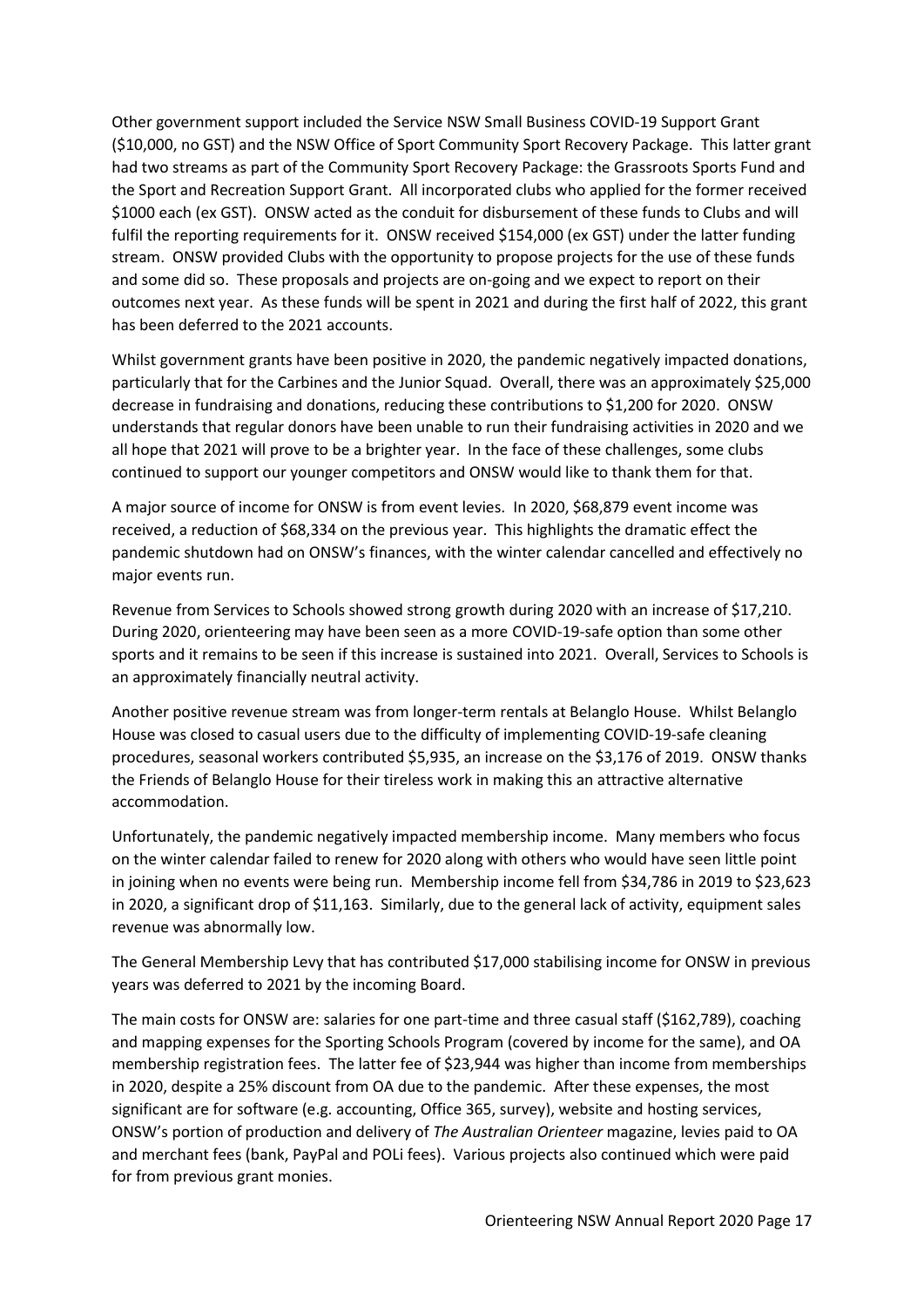The increase in online merchant fees by \$1,100 is to be highlighted as it reflects the switch to online pre-payment of event entries, driven by the pandemic. These fees have increased, despite the entire Winter season and many other events having been cancelled. As the most trusted and popular online merchant charges a percentage of the event fee plus a fixed flat fee per transaction, consideration of this structure would be appropriate when setting up events. Deals that promote bulk purchasing of entries (such as series tickets) and design features that discourage multiple small transactions (e.g. clear instructions if extra services will be necessary, such as SI sticks) would assist in keeping these currently unavoidable fees to a minimum.

Overall, ONSW's cash position is strong, with \$458,000 in the bank. However, this rosy picture has been significantly distorted by unspent grant income which must be disbursed by mid-2022 (\$154,000), unspent monies from past grants (approximately \$60,000) and as-yet unallocated funds from Easter 2021 (carried over from 2020 following the postponement of the 2020 Easter Australian Three Day Orienteering Carnival). In an effort to maximise returns for ONSW's members on their cash assets, rolling term deposits have been set up which enable monthly access to funds.

ONSW expects to post a significant deficit in 2021, as at the minimum \$154,000 of grant funds must be expended by June 2022. It is anticipated that projects funded by grants received in 2020, along with the true engine of our income – the selfless efforts of our volunteers, will place ONSW in a strong position for 2022 and beyond.

#### **Procedural and Process Refinements**

Beginning in 2020, changes have been made to various financial processes and procedures with a focus on increasing the efficiency and transparency of operations. This process is continual and ongoing.

Several Club treasurers, secretaries and presidents have been very helpful in assisting the Finance Director with feedback and procedural improvements.

Changes made in 2020 include:

- Introducing a Finance Committee which meets monthly, to support the Finance Director. Most decisions first go through the Finance Committee and anything requiring Board approval or is of significance will then go to the Board for further discussion and refinement.
- Setting up an Officeworks 30-day business account, allowing for ONSW to be directly invoiced by Officeworks. This reduces administration burden by avoiding the processing of individual receipts, increases transparency as all transactions are clearly stated on the one invoice and avoids staff using their own money for work expenses. It also simplified the monitoring of such costs. No increase in expenses has been seen since the introduction of the Account.
- Introducing a transparent procedure with internal controls which avoids the splitting of large payments (such as the OA registration fee) into several smaller ones. This reduces administration overheads in relation to setting up and authorising payments.
- Enabling data extraction from ONSW's POLi account so that individuals who have paid via this method no longer need to be contacted explicitly requesting information prior to the processing of refunds, reducing administration time and hence costs.
- Devising a protocol for the transmission of documents which increases the security of those documents and minimises the personal information therein.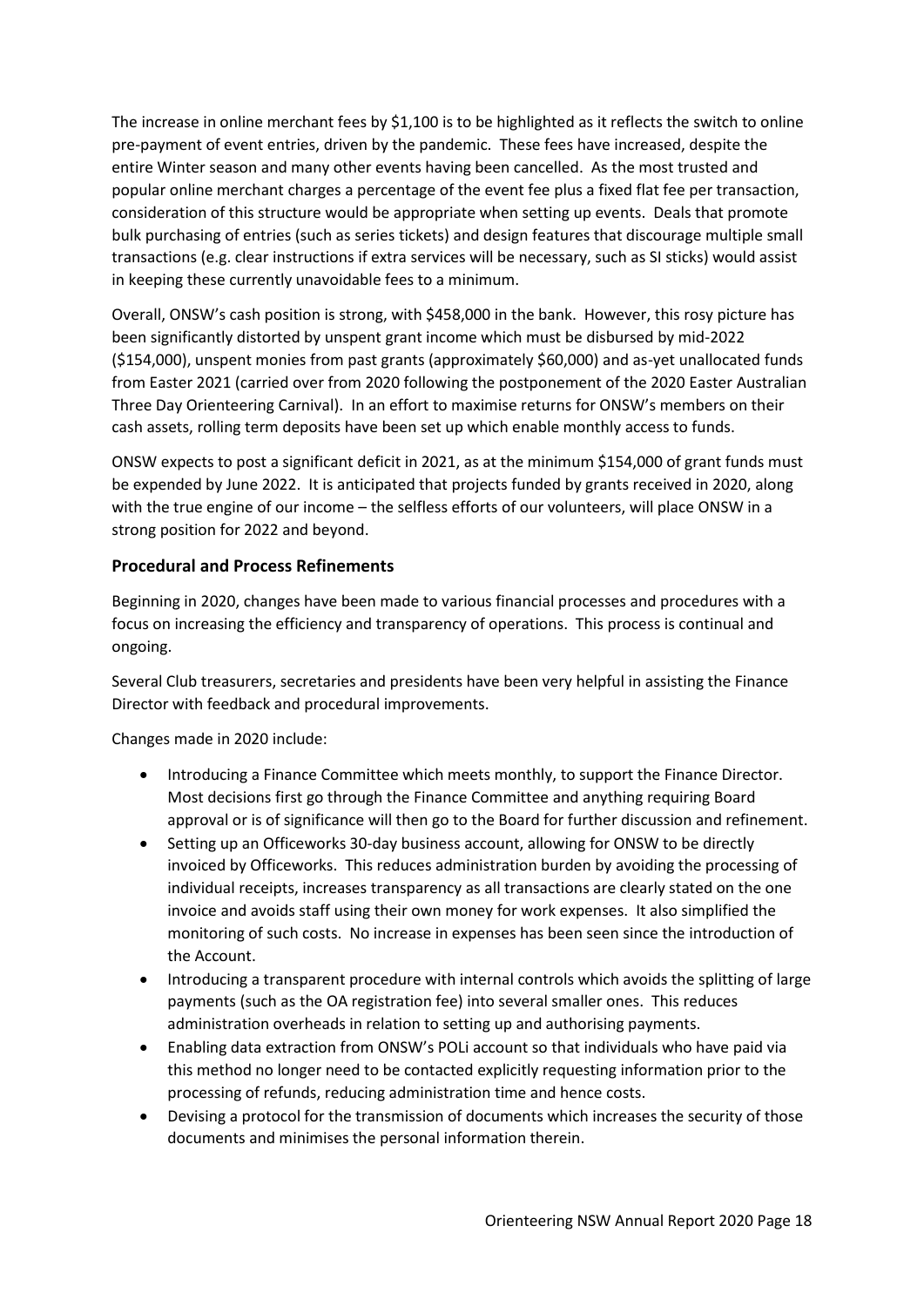In 2020 more clubs joined the ranks of those who run their own PayPal accounts. This means Clubs receive their own funds directly and avoid the double handling of funds. This decreases the potential for error as well as reducing the administration load (processing data, emailing clubs and bookkeeping, setting up payments, approving payments) for both the Club and ONSW. It also eliminates a stream of personal information being sent in email attachments. ONSW thanks those Clubs who have taken up the suggestion and is looking forward to working with other clubs to realise a continuation of this trend.

The Finance Director would like to thank Dennis Sparling for his continued commitment to the role of ONSW's bookkeeper. Due to the nature of the year, this role has had far more demands made of it in 2020 and his expertise and support have been great appreciated.

Melanie Christie

#### *Footnote to Audited Report*

Following receipt of the audited report an error of reporting was noticed in the Balance Sheet as at 31<sup>st</sup> December 2020 (not 2019 as stated), under Members' Funds:

"At start of the year" should have been \$113,121, equal to the end of 2019. "At end of the year" should be \$166,713. The calculation of the surplus is correct at \$53,592.

## <span id="page-19-0"></span>2020 MAJOR RESULTS

#### **SYDNEY METRO LEAGUE**

The Metro League in 2020 maintained a record 32 teams and expanded to six divisions. Divisions 1 and 6 had four teams each, and Divisions 2-5 six teams each. COVID-19 cut the season short by one round. We debuted new maps at Manly Dam and Scheyville National Park. Trophies and medals were presented at the final round at Lansdowne. Individual medal winners were presented during a Sydney Summer Series event.

Divn 1 – Big Foot (Ewan Shingler, Alastair George, Andy Simpson, Greg Barbour, Bart Vonhoff). Medal – Toby Wilson (GO).

Divn 2 – Big Foot (Mark Shingler, Paula Shingler, Nea Shingler, Rebecca George, Simon George). Medal – Cooper Horley (GO).

Divn 3 – SHOO-IKO (David Green, Ian Froude, Ruth Shedden, Natalya Filippova, Shiona Will). Medal – Miles Ellis (BF).

Divn 4 – Garingal (Adam Horley, Tania Kennedy, John Bulman, Ian Jessup, Jim Merchant). Medal – Adam Horley (GO).

Divn 5 – SHOO-IKO (John Fitzsimmons, Peter Meyer, Sandra Stewart, Helen Golder, Vicki Wilmott). Medal – Samuel Tsang (BN).

Divn 6 – SHOO-IKO (Rory Shedden, Lyn Malmgron, Martin Cronin, James Stuart, Emily Cannings). Medal – James Stuart (IKO).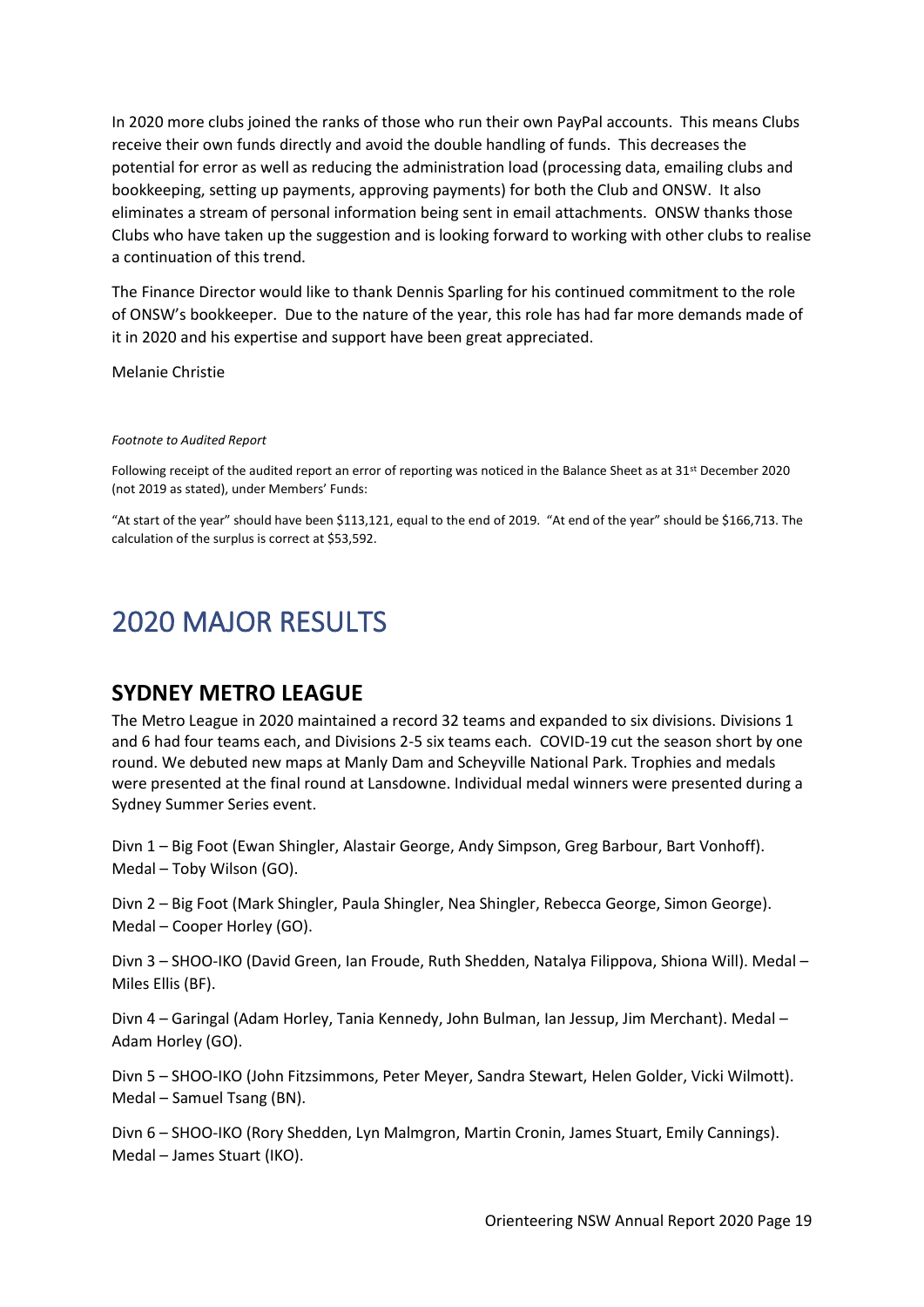## **NSW SPRINT CHAMPIONSHIPS**

| <b>NSW SPRINT CHAMPIONS 2020</b>          |             |    |  |  |  |  |  |
|-------------------------------------------|-------------|----|--|--|--|--|--|
| The NSW Sprint Championships were held at |             |    |  |  |  |  |  |
| Botany on 21 March 2020.                  |             |    |  |  |  |  |  |
|                                           |             |    |  |  |  |  |  |
| Organiser:                                | John Fuller | UR |  |  |  |  |  |
| Planner:                                  | Wayne Eliot | UR |  |  |  |  |  |
| Controller:                               | Dave Lotty  | UR |  |  |  |  |  |

| W10 | Nicola McConaghy   | GO        | M10 | Rory Shedden          | <b>SH</b> |
|-----|--------------------|-----------|-----|-----------------------|-----------|
| W14 | Annika Corry       | GO        | M12 | <b>Eamon Curry</b>    | GO        |
| W16 | Iida Lehtonen      | GO        | M14 | Tim McConaghy         | GO        |
| W18 | Serena Doyle       | <b>UR</b> | M16 | Cooper Horley         | GO        |
| W20 | Tshinta Hopper     | <b>BN</b> | M18 | <b>Riley Grainger</b> | GO        |
| W21 | Jenny Enderby      | <b>NC</b> | M20 | Tom Kennedy           | GO        |
| W35 | Aniko Fozo-Kertesz | GO        | M21 | Toby Wilson           | GO        |
| W40 | Samantha Howe      | <b>NC</b> | M35 | James MacQuillan      | WH        |
| W45 | Toni Bachvarova    | GO        | M40 | Angus Shedden         | <b>SH</b> |
| W50 | Barbara Hill       | GO        | M45 | <b>Miles Ellis</b>    | <b>BF</b> |
| W55 | Paula Shingler     | <b>BF</b> | M50 | Alan Garde            | <b>NC</b> |
| W60 | Hilary Wood        | CC        | M55 | <b>Greg Barbour</b>   | <b>BF</b> |
| W65 | Robyn Pallas       | CC        | M60 | Eoin Rothery          | <b>BF</b> |
| W70 | Mary Jane Mahony   | <b>UR</b> | M65 | <b>Rob Prentice</b>   | <b>NC</b> |
| W75 | Sue Thomson        | GO        | M70 | <b>Steve Flick</b>    | BN        |
| W80 | Janet Morris       | WH        | M75 | Jim Merchant          | GO        |
| W85 | Maureen Ogilvie    | <b>UR</b> | M80 | <b>Frank Anderson</b> | <b>CC</b> |
|     |                    |           | M85 | <b>Barry Hanlon</b>   | WH        |

## <span id="page-20-0"></span>ORIENTEERING NSW KEY STATISTICS

|                   |                | Individual Memberships Age & Gender |              |         |              |              |
|-------------------|----------------|-------------------------------------|--------------|---------|--------------|--------------|
|                   |                | <b>Females</b>                      |              |         | 2020         | 2019         |
| <b>Age Group</b>  | <b>Females</b> | %                                   | <b>Males</b> | Males % | <b>Total</b> | <b>Total</b> |
| Sub Junior <11    | 55             | 40.1%                               | 82           | 59.9%   | 137          | 156          |
| Junior 11-20      | 134            | 43.9%                               | 171          | 56.1%   | 305          | 285          |
| Senior 21-34      | 37             | 39.4%                               | 57           | 60.6%   | 94           | 101          |
| Masters 35+       | 390            | 42.7%                               | 523          | 57.3%   | 913          | 844          |
| 2020 Total        | 616            | 42.5%                               | 833          | 57.5%   | 1449         | 1386         |
| <b>2019 Total</b> | 579            | 41.8                                | 807          | 58.2    | 1386         |              |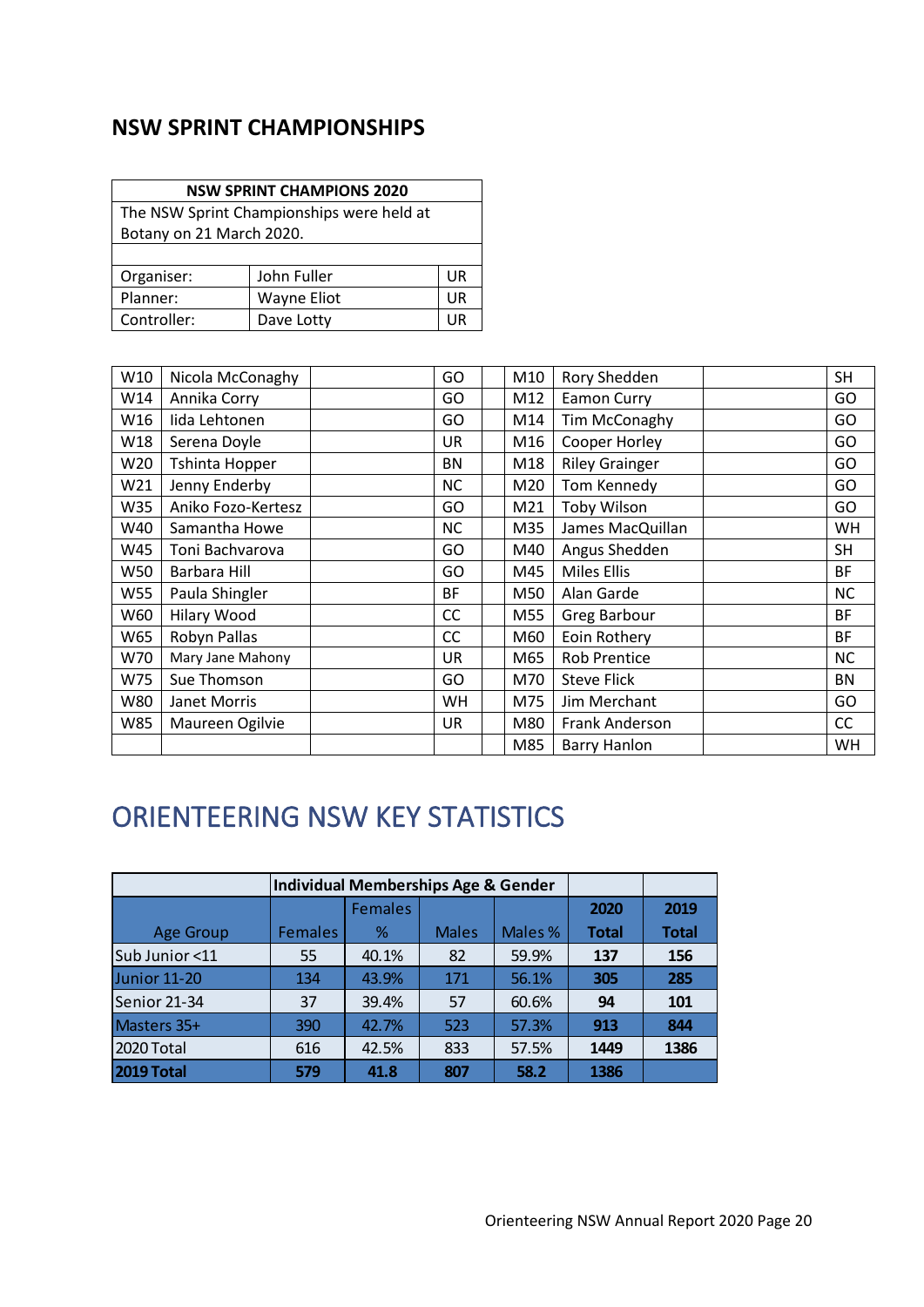|                            |                  |                | <b>Membership Types by Club</b> |                |              |                  |                   |
|----------------------------|------------------|----------------|---------------------------------|----------------|--------------|------------------|-------------------|
| <b>Club</b>                | <b>Associate</b> | <b>Family</b>  | <b>Senior</b>                   | <b>Junior</b>  | <b>Total</b> | <b>2020 Diff</b> | <b>2019 Total</b> |
| Bennelong                  | 3                | 21             | 38                              | $\Omega$       | 62           | 11               | 51                |
| <b>Big Foot</b>            | 5                | 28             | 24                              | $\overline{4}$ | 61           | $\overline{7}$   | 54                |
| <b>Bush N Beach</b>        | $\mathbf{1}$     | $\overline{7}$ | 6                               | 3              | 17           | $\mathbf{1}$     | 16                |
| <b>Central Coast</b>       | $\overline{2}$   | 12             | 12                              | $\Omega$       | 26           | $-2$             | 28                |
| Garingal                   | 8                | 54             | 87                              | 12             | 161          | $-3$             | 164               |
| Goldseekers                | 8                | 18             | 11                              | 0              | 37           | 9                | 28                |
| Hastings (Port Macq)       | $\overline{2}$   | 13             | 14                              | $\Omega$       | 29           | 23               | 6                 |
| Illawarra Kareelah         | $\mathbf{1}$     | 15             | 12                              | $\Omega$       | 28           | $\overline{2}$   | 26                |
| Newcastle                  | 21               | 56             | 79                              | $\Omega$       | 156          | 27               | 129               |
| <b>Northern Tablelands</b> | 3                | 6              | 8                               | $\Omega$       | 17           | $\overline{2}$   | 15                |
| Southern Highlands         | $\mathbf{1}$     | 21             | 16                              | $\overline{2}$ | 40           | 9                | 31                |
| <b>Uringa</b>              | 1                | 32             | 25                              | $\mathbf{1}$   | 59           | 5                | 54                |
| Waggaroos                  | $\Omega$         | 8              | $\mathcal{P}$                   | $\Omega$       | 10           | -3               | 13                |
| <b>Western Hills</b>       | 1                | 24             | 24                              | 1              | 50           | $-2$             | 52                |
| 2020 Total                 | 57               | 315            | 358                             | 23             | 753          | 86               | 667               |
| <b>2019 Total</b>          | 59               | 306            | 290                             | 12             | 667          |                  |                   |

Memberships: Full or Associate – Family, Senior or Junior.

Members: Number of individual members comprised by memberships.

|      |         |        |                 | <u>UI UWEIT GITU INCHICWUI INAECS TWICHING ISHING AHU IWEITING IS</u> |            |       |                |        |
|------|---------|--------|-----------------|-----------------------------------------------------------------------|------------|-------|----------------|--------|
|      |         |        |                 |                                                                       | <b>New</b> |       |                |        |
| Year | M'ships | Growth | <b>Renewals</b> | <b>Renewal</b> %                                                      | M'ships    | New % | <b>Members</b> | Growth |
| 2020 | 753     | 13%    | 597             | 79%                                                                   | 156        | 23%   | 1449           | 5%     |
| 2019 | 667     | 7%     | 565             | 90%                                                                   | 102        | 16%   | 1386           | 8%     |
| 2018 | 624     | 3%     | 502             | 83%                                                                   | 122        | 20%   | 1288           | 0%     |
| 2017 | 608     | $-3%$  | 511             | 81%                                                                   | 97         | 16%   | 1290           | 0%     |
| 2016 | 628     | 12%    | 450             | 80%                                                                   | 178        | 28%   | 1289           | 17%    |
| 2015 | 560     | $-1%$  | 420             | 75%                                                                   | 140        | 25%   | 1099           | 8%     |
| 2014 | 564     | $-8%$  | 405             | 85%                                                                   | 159        | 28%   | 1018           | $-20%$ |
| 2013 | 616     | 1%     | 460             | 86%                                                                   | 144        | 23%   | 1270           | $-2%$  |
| 2012 | 611     | 20%    | 402             | 87%                                                                   | 209        | 34%   | 1293           | 26%    |
| 2011 | 509     | 12%    | 383             | 84%                                                                   | 193        | 38%   | 1026           | 12%    |
| 2010 | 454     | $-5%$  | 366             | 77%                                                                   | 88         | 19%   | 916            | $-6%$  |
| 2009 | 478     | 4%     | 370             | 81%                                                                   | 108        | 23%   | 972            | 3%     |
| 2008 | 459     | 0%     | 357             | 78%                                                                   | 102        | 22%   | 941            | $-1%$  |
| 2007 | 460     | 2%     | 362             | 80%                                                                   | 98         | 21%   | 949            | $-4%$  |

#### **Growth and Renewal Rates - Memberships and Members**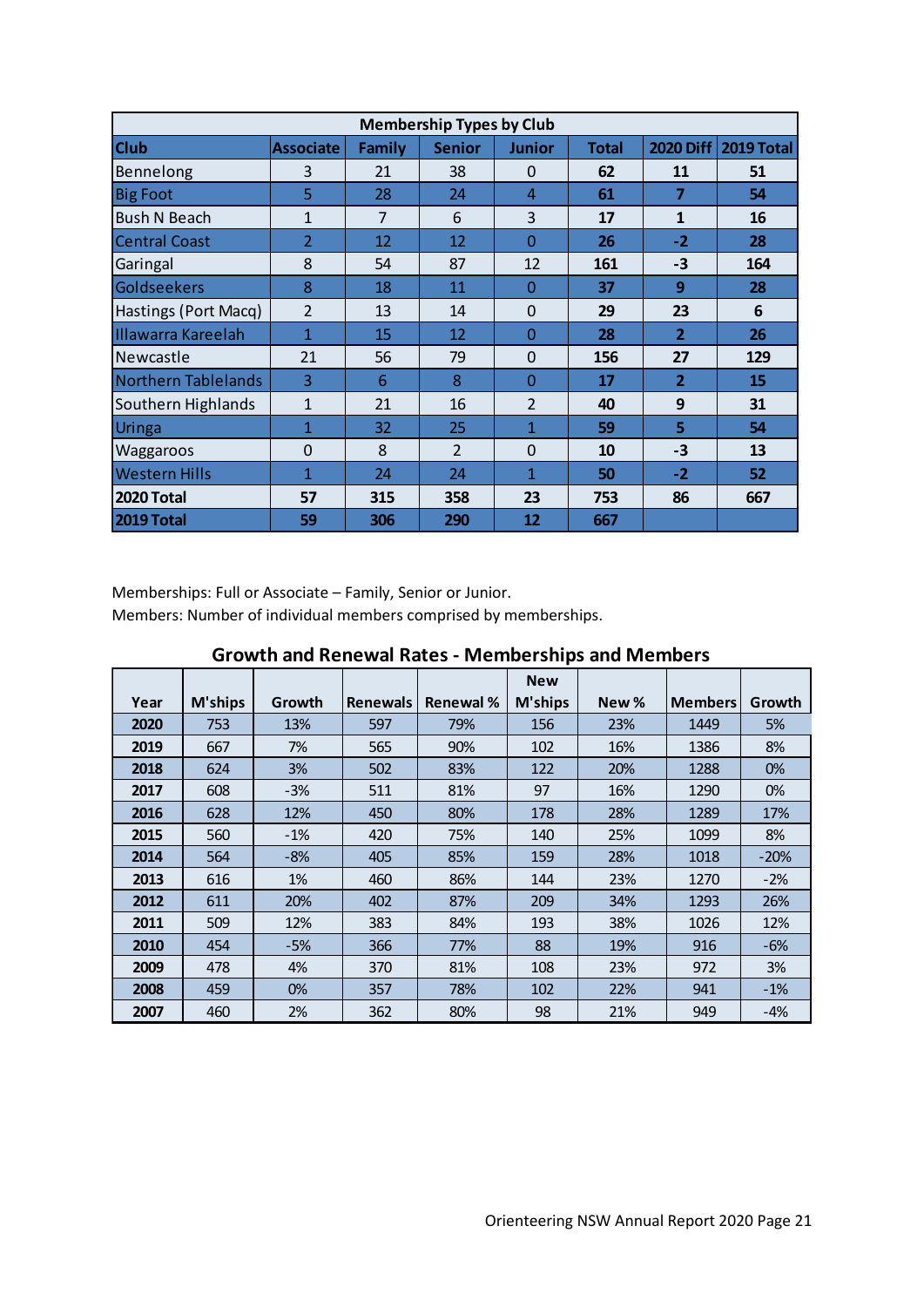

## **PARTICIPATION STATISTICS FOR 2020**

|                 |                               |              |                                |                              | <b>EVENTS 2020</b>             |              |                                 |               |
|-----------------|-------------------------------|--------------|--------------------------------|------------------------------|--------------------------------|--------------|---------------------------------|---------------|
|                 | <b>State</b><br><b>League</b> | <b>METRO</b> | <b>Summer</b><br><b>Series</b> | <b>Sydney</b><br><b>Club</b> | <b>Regional</b><br><b>Club</b> | <b>Other</b> | <b>MTBO &amp;</b><br><b>DuO</b> | <b>TOTALS</b> |
| <b>January</b>  | $\mathbf 0$                   | $\mathbf 0$  | 9                              | $\mathbf 0$                  | 16                             | $\mathbf 0$  | $\mathbf{1}$                    | 26            |
| February        | $\mathbf 0$                   | $\mathbf 0$  | 6                              | $\overline{4}$               | 29                             | $\mathbf 0$  | $\mathbf{1}$                    | 40            |
| <b>March</b>    | 1                             | 1            | 4                              | $\overline{2}$               | 14                             | $\mathbf 0$  | 1                               | 23            |
| <b>April</b>    | $\mathbf 0$                   | $\mathbf 0$  | $\Omega$                       | $\mathbf 0$                  | $\mathbf 0$                    | $\mathbf 0$  | $\overline{0}$                  | $\mathbf{0}$  |
| <b>May</b>      | $\mathbf 0$                   | $\mathbf 0$  | $\mathbf 0$                    | $\mathbf 0$                  | 0                              | $\mathbf 0$  | $\mathbf 0$                     | $\mathbf 0$   |
| June            | $\mathbf 0$                   | $\mathbf 0$  | $\mathbf 0$                    | $\mathbf 0$                  | 0                              | $\mathbf 0$  | $\mathbf 0$                     | $\mathbf 0$   |
| July            | $\mathbf 0$                   | $\mathbf{1}$ | $\mathbf{1}$                   | 3                            | 8                              | $\mathbf{1}$ | $\mathbf 0$                     | 14            |
| <b>August</b>   | $\mathbf 0$                   | $\mathbf{1}$ | $\mathbf 0$                    | 8                            | 12                             | $\mathbf 0$  | $\mathbf 0$                     | 21            |
| September       | $\mathbf 0$                   | $\mathbf{1}$ | $\mathbf{1}$                   | 4                            | 6                              | $\mathbf 0$  | $\overline{2}$                  | 14            |
| <b>October</b>  | $\mathbf 0$                   | $\mathbf{1}$ | 5                              | $\overline{4}$               | 12                             | $\mathbf 0$  | $\overline{2}$                  | 24            |
| <b>November</b> | $\mathbf 0$                   | $\mathbf 0$  | 8                              | 5                            | 16                             | $\mathbf 0$  | 1                               | 30            |
| <b>December</b> | $\mathbf 0$                   | $\mathbf 0$  | 7                              | $\mathbf{1}$                 | 9                              | $\mathbf 0$  | $\mathbf{1}$                    | 18            |
| <b>TOTALS</b>   | $\mathbf{1}$                  | 5            | 41                             | 31                           | 122                            | $\mathbf{1}$ | 9                               | 210           |
| 2019            | 13                            | 6            | 52                             | 57                           | 147                            | 12           | 11                              | 298           |
| (2020/2019)     | $-92%$                        | $-17%$       | $-21%$                         | $-46%$                       | $-17%$                         | $-92%$       | $-18%$                          | $-30%$        |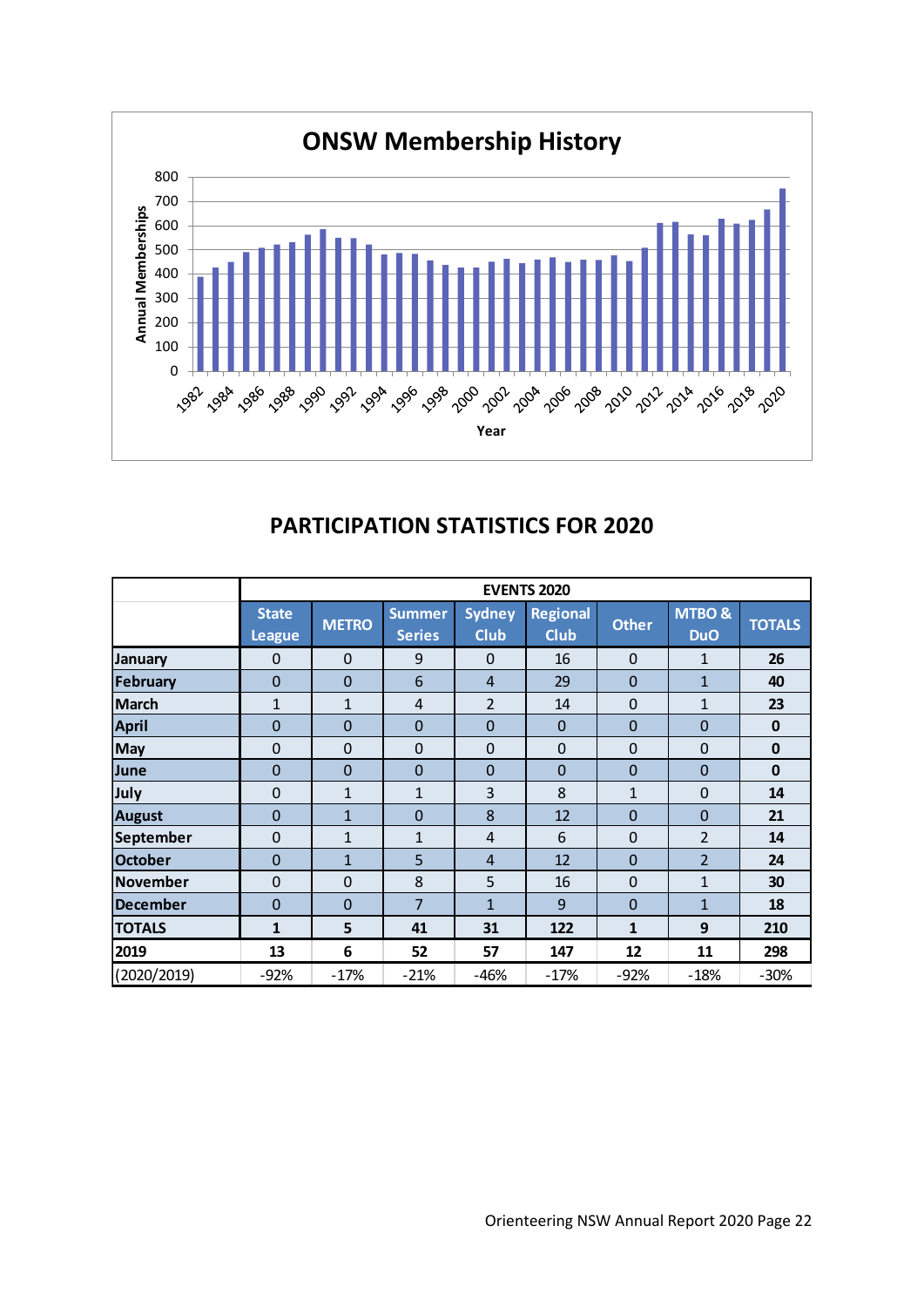|                 |                        |              |                                |                              | <b>Entries 2020</b>            |              |                     |               |                |                         |
|-----------------|------------------------|--------------|--------------------------------|------------------------------|--------------------------------|--------------|---------------------|---------------|----------------|-------------------------|
|                 | <b>State</b><br>League | <b>METRO</b> | <b>Summer</b><br><b>Series</b> | <b>Sydney</b><br><b>Club</b> | <b>Regional</b><br><b>Club</b> | <b>Other</b> | MTBO/D<br><b>uO</b> | <b>TOTALS</b> | <b>No Club</b> | % Not<br><b>Members</b> |
| January         | 0                      | $\Omega$     | 1345                           | $\mathbf{0}$                 | 741                            | $\mathbf{0}$ | 92                  | 2178          | 408            | 18.73                   |
| February        | $\Omega$               | $\Omega$     | 895                            | 675                          | 1262                           | $\mathbf{0}$ | 60                  | 2892          | 745            | 25.76                   |
| <b>March</b>    | 188                    | 180          | 615                            | 283                          | 650                            | $\mathbf{0}$ | 68                  | 1984          | 294            | 14.82                   |
| <b>April</b>    | $\mathbf{0}$           | $\Omega$     | $\mathbf{0}$                   | $\mathbf{0}$                 | $\mathbf{0}$                   | 0            | $\mathbf 0$         | $\Omega$      | $\Omega$       | 0.00                    |
| May             | 0                      | $\mathbf 0$  | $\mathbf{0}$                   | $\mathbf{0}$                 | $\mathbf{0}$                   | $\mathbf{0}$ | $\mathbf 0$         | $\Omega$      | $\Omega$       | 0.00                    |
| June            | 0                      | $\Omega$     | $\mathbf{0}$                   | $\mathbf{0}$                 | $\Omega$                       | $\mathbf{0}$ | $\mathbf 0$         | $\Omega$      | $\mathbf 0$    | 0.00                    |
| July            | $\mathbf 0$            | 179          | 65                             | 234                          | 482                            | 82           | $\mathbf 0$         | 1042          | 64             | 6.14                    |
| <b>August</b>   | $\mathbf{0}$           | 181          | $\mathbf{0}$                   | 697                          | 718                            | $\mathbf{0}$ | $\mathbf 0$         | 1596          | 183            | 11.47                   |
| September       | $\mathbf 0$            | 167          | 67                             | 457                          | 301                            | $\mathbf 0$  | 68                  | 1060          | 115            | 10.85                   |
| <b>October</b>  | $\mathbf 0$            | 174          | 957                            | 418                          | 676                            | $\mathbf{0}$ | 326                 | 2551          | 225            | 8.82                    |
| <b>November</b> | 0                      | $\Omega$     | 1159                           | 467                          | 748                            | $\mathbf{0}$ | 71                  | 2445          | 395            | 16.16                   |
| December        | 0                      | $\Omega$     | 904                            | 82                           | 455                            | $\mathbf{0}$ | 70                  | 1511          | 111            | 7.35                    |
| <b>TOTALS</b>   | 188                    | 881          | 6007                           | 3313                         | 6033                           | 82           | 755                 | 17259         | 2540           | 14.72                   |
| 2019            | 4042                   | 1113         | 6529                           | 5349                         | 5700                           | 2746         | 762                 | 26241         |                |                         |
| (2020/2019)     | -95%                   | $-21%$       | $-8%$                          | $-38%$                       | 6%                             | -97%         | $-1%$               | $-34%$        |                |                         |

Note – no events held April-June due to COVID-19, and only a handful in July.

Participation was about on par with 2019 considering the disruption by COVID-19.

#### **SPORTING SCHOOLS STATISTICS**

| Program                     | <b>SSP</b> | <b>SSP</b> | <b>SSP</b> | <b>SSP</b> | <b>SSP</b> | SSP/AASC | AASC   | AASC   | AASC  |
|-----------------------------|------------|------------|------------|------------|------------|----------|--------|--------|-------|
| Year                        | 2020       | 2019       | 2018       | 2017       | 2016       | 2015     | 2014   | 2013   | 2012  |
| <b>Schools Visited</b>      | 44         | 34         | 41         | 41         | 44         |          | 65     | 85     | 43    |
| <b>Total Visits</b>         | 172        | 161        | 189        | 165        | 243        | 30       | 452    | 563    | 276   |
| <b>Total Participations</b> | 19,164     | 16,650     | 21,196     | 15,017     | 17,542     | 3,488    | 11,013 | 12,191 | 6,513 |
| <b>Total Participants</b>   | 4,791      | 3,460      | 4,732      | 3,526      | 3.216      | 678      | 1,587  | 1,985  |       |
| <b>Coaches Upskilled</b>    | 52         | 43         | 63         | 75         | 79         | 42       |        | 48     | 44    |
| <b>Schools Mapped</b>       | 26         | 23         | 27         | 23         | 43         |          |        |        |       |

#### **TOTAL STUDENT PROGRAMS AND PARTICIPATION**

|                       | 2020   | 2019   | 2018   | 2017   | 2016   | 2015   | 2014   | 2013   |
|-----------------------|--------|--------|--------|--------|--------|--------|--------|--------|
| <b>Programs</b>       | 65     | 150    | 157    | 101    | 103    | 78     | 123    | 131    |
| <b>Participants</b>   | 10,513 | 16,837 | 18.560 | 17.322 | 9.506  | 5,067  | 5.376  | 6.315  |
| <b>Participations</b> | 25,086 | 30,827 | 35,816 | 28,962 | 24,965 | 10,243 | 16,265 | 16,803 |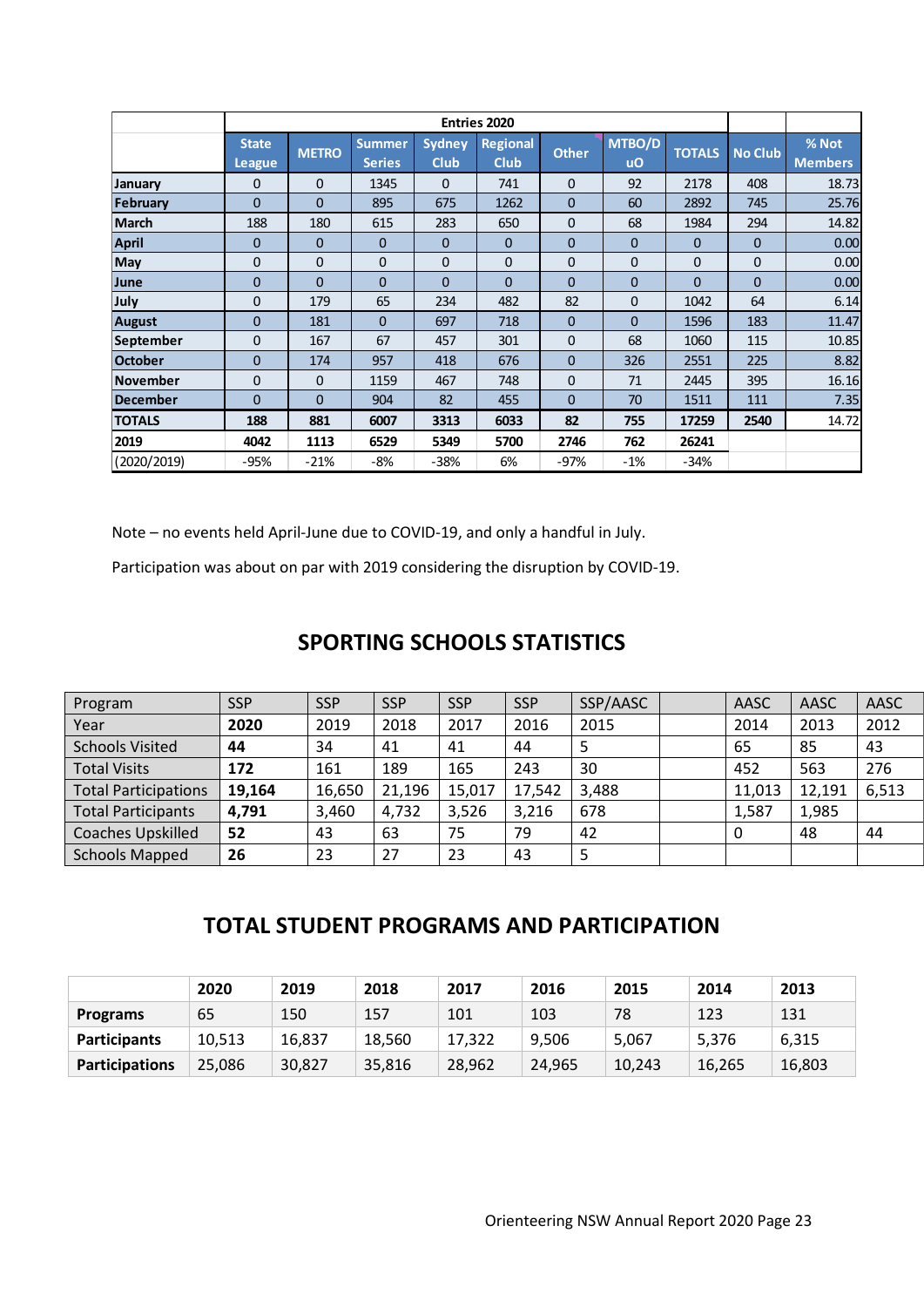| <b>Event and Participation Summary</b>                                                                                         |                     |                      |       |                        |                             |      |                        |                             |      |               |                      |      |                |
|--------------------------------------------------------------------------------------------------------------------------------|---------------------|----------------------|-------|------------------------|-----------------------------|------|------------------------|-----------------------------|------|---------------|----------------------|------|----------------|
|                                                                                                                                | <b>Major Events</b> |                      |       | <b>Regional Events</b> |                             |      | <b>MTBO/DuO Events</b> |                             |      | <b>Totals</b> |                      |      |                |
| Year                                                                                                                           | <b>Events</b>       | Participant: Average |       | <b>Events</b>          | <b>Participant: Average</b> |      |                        | Events Participant: Average |      | <b>Events</b> | Participant: Average |      | Notes*         |
| 2020                                                                                                                           | 79                  | 10471                | 132.5 | 122                    | 6033                        | 49.5 | 9                      | 755                         | 83.9 | 210           | 17259                | 82.2 | C              |
| 2019                                                                                                                           | 140                 | 19779                | 141   | 147                    | 5700                        | 39   | 11                     | 762                         | 69   | 298           | 26241                | 88   | X              |
| 2018                                                                                                                           | 134                 | 17530                | 131   | 161                    | 5948                        | 37   | 8                      | 429                         | 54   | 303           | 23907                | 79   | X              |
| 2017                                                                                                                           | 137                 | 20681                | 151   | 162                    | 5717                        | 35   | 11                     | 929                         | 84   | 310           | 27327                | 88   | XACA3          |
| 2016                                                                                                                           | 125                 | 16628                | 133   | 145                    | 5504                        | 38   | 14                     | 604                         | 43   | 284           | 22736                | 80   | ΙX             |
| 2015                                                                                                                           | 114                 | 15485                | 136   | 169                    | 5483                        | 32   | 12                     | 540                         | 45   | 295           | 21508                | 73   | X              |
| 2014                                                                                                                           | 133                 | 18708                | 141   | 147                    | 5045                        | 34   | 17                     | 675                         | 40   | 297           | 24428                | 82   | <b>XE</b>      |
| 2013                                                                                                                           | 114                 | 14568                | 128   | 146                    | 5593                        | 38   | 14                     | 717                         | 51   | 274           | 20878                | 76   | ΙX             |
| 2012                                                                                                                           | 123                 | 12382                | 101   | 105                    | 4251                        | 40   | 20                     | 1097                        | 55   | 248           | 17730                | 71   |                |
| 2011                                                                                                                           | 92                  | 13773                | 150   | 118                    | 4899                        | 42   | 8                      | 489                         | 61   | 218           | 19161                | 88   | Ιx             |
| 2010                                                                                                                           | 84                  | 13040                | 155   | 119                    | 4788                        | 40   | 10                     | 603                         | 60   | 213           | 18431                | 87   | X              |
| 2009                                                                                                                           | 83                  | 17023                | 205   | 83                     | 5432                        | 65   | 11                     | 699                         | 64   | 177           | 23154                | 131  | <b>WMX</b>     |
| 2008                                                                                                                           | 81                  | 12567                | 155   | 123                    | 5060                        | 41   | 11                     | 863                         | 78   | 215           | 18490                | 86   | A <sub>3</sub> |
| 2007                                                                                                                           | 89                  | 16122                | 181   | 105                    | 4438                        | 42   | 12                     | 1034                        | 86   | 206           | 21594                | 105  | X AC WJ        |
| *Notes: X = Christmas 5 Day; AC = Aus Champs; A3 = Aus 3 Day; WM = World Masters; WJ = World Juniors; E = Easter; C = Covid-19 |                     |                      |       |                        |                             |      |                        |                             |      |               |                      |      |                |

## <span id="page-24-0"></span>2020 ONSW Audited Financial Statements

These follow on the next page.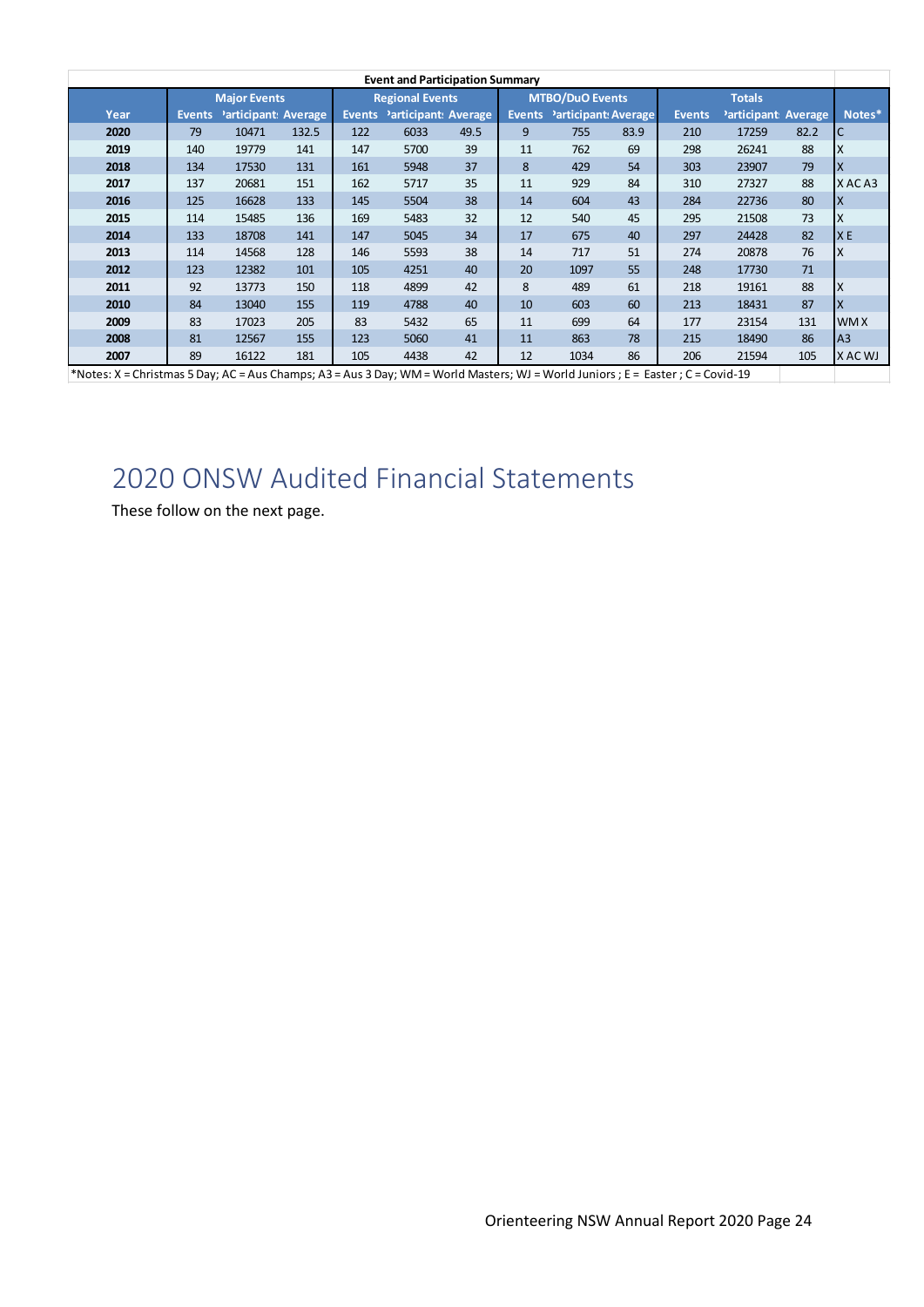## ORIENTEERING NSW

## ORIENTEERING ASSOCIATION OF NSW, Inc.

## ABN: 45 062 472 184

## **FINANCIAL STATEMENTS** FOR THE YEAR ENDING 31 DECEMBER 2020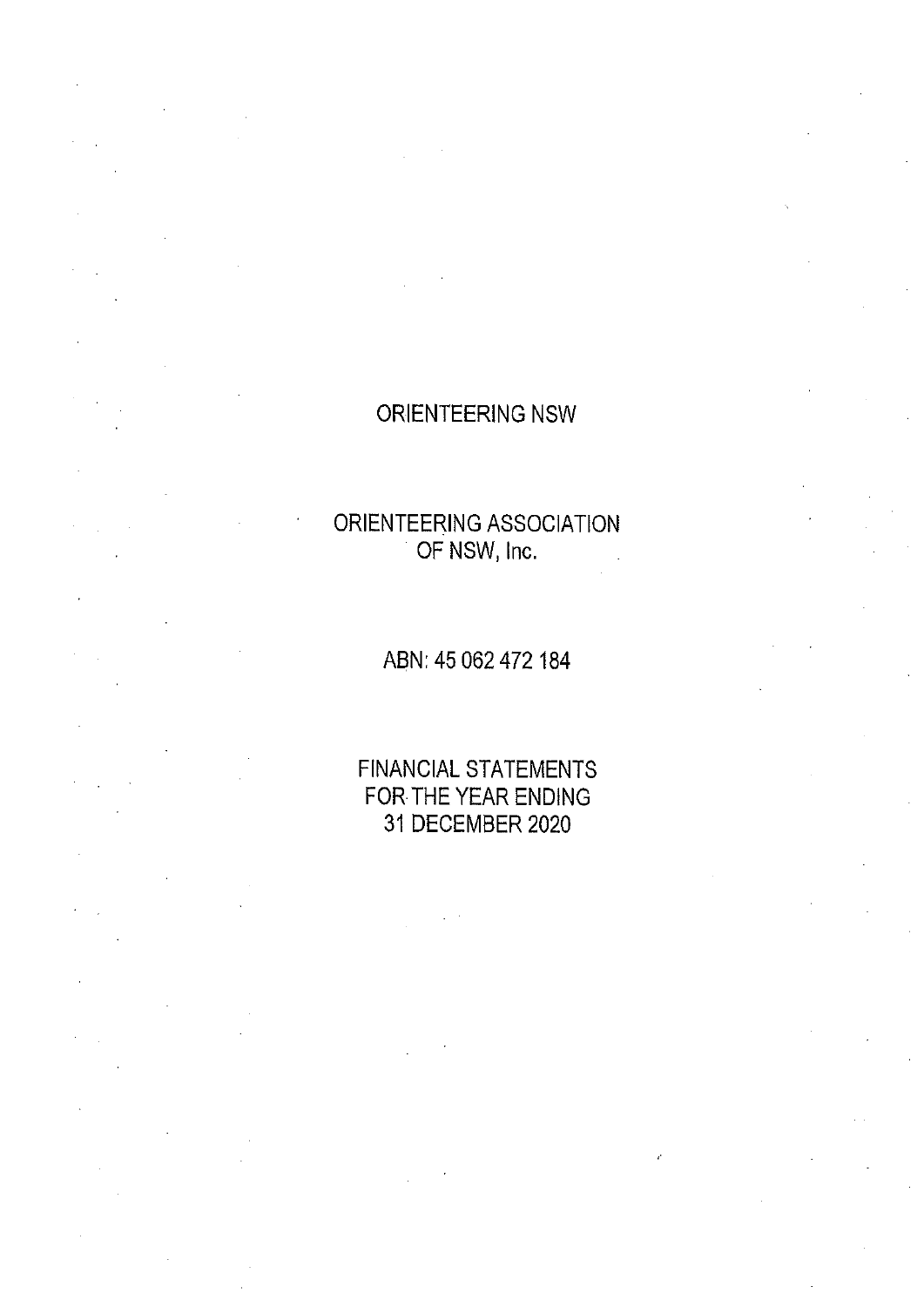#### **ORIENTEERING ASSOCIATION OF NSW Inc.**

 $\ddot{\phantom{a}}$ 

# Statement of Income and Expenditure<br>for the Year ended 31st December 2020

|                                           | Note | 2020             | 2019             |
|-------------------------------------------|------|------------------|------------------|
|                                           |      | \$               | \$               |
| income                                    |      | 68,879           | 137, 213         |
| Events                                    |      | 81,533           | 64 323           |
| Development - Sporting Schools<br>- Other |      | 8,656            | 44.759           |
| Grants                                    |      | 50,486           | 24,865           |
| Membership Fees                           |      | 23,623           | 34.786           |
| Junior Squad Fundraising & contributions  |      |                  | 5,171            |
| Schools Fundraising & contributions       |      | 1,200            | 21,013           |
| Equioment sales                           |      | 464              | 2,329            |
| Belangio Fees                             |      | 5,953            | 3,176            |
| Interest received                         |      | 194              | 406              |
| Government Subsidies                      |      | 130,302          | 15,447           |
| Other revenue                             |      | 7,329<br>378,617 | 353,489          |
|                                           |      |                  |                  |
| Expenditure                               |      |                  |                  |
| Employment                                |      | 162,789          | 151,509          |
| <b>Sporting Schools</b>                   |      | 55,146           | 43,413           |
| <b>Squad Expenses</b>                     |      | 739              | 27,883<br>23,248 |
| Membership Registration fees              |      | 23,944<br>10,339 | 17,415           |
| <b>Event Fees</b>                         |      | 4.035            | 14,830           |
| Development                               | 2    | 13,320           | 11,939           |
| Software & hosting (Inc licencing fees)   | э    | 14,828           | 10,396           |
| Grant expenditure                         |      | 10.649           | 9,640            |
| AO Magazine<br>Insurance                  | 5    | 4,691            | 8,474            |
| Online Merchant Fees                      |      | 6,527            | 5,447            |
| Administration costs                      |      | 4,350            | 5,441            |
| Equipment                                 |      | 6,470            | 5,380            |
| Awards and Trophies                       |      | 1,500            | 5,018            |
| Promotion                                 |      | 432              | 2,725            |
| Uniforms                                  |      |                  | 2,541            |
| Co-ordinator Fees                         |      | (1,250)          | 2,500            |
| Belangio Hut Expenses                     |      | 4,907            | 2,135            |
| Stationery and printing                   |      | 389              | 1,788<br>1,500   |
| <b>Athlete Grants</b>                     |      | 1,150            | 1,110            |
| Audit fee                                 |      | (5, 185)         | 781              |
| <b>Event Expenses</b>                     |      | 805              | 598.             |
| Affiliation Fees                          |      |                  |                  |
| Depreciation                              |      | 4,450            | 5,589            |
| Other                                     |      | 325,025          | 361,298          |
| Surplus / (deficit)                       |      | 53,592           | (7, 808)         |
|                                           |      |                  |                  |
|                                           |      |                  |                  |
| ORIENTEERING ASSOCIATION OF NSW           |      |                  |                  |
| <b>Balance Sheet</b>                      |      |                  |                  |
| as at 31st December 2019                  |      |                  |                  |
|                                           |      |                  |                  |
| <b>Current assets</b>                     |      |                  |                  |
| Cash at Bank                              | 4    | 458,005          | 224.767.         |
| Receivables                               |      | 7,482            | 5,684.           |
| Inventory                                 |      | 3,787            | 3,889            |
| Owing by Clubs                            |      | 294              | 7,175<br>25,052  |
| Accrued income & Other prepayments        |      | 17,412           | 266,565          |
|                                           |      | 486,980          |                  |
| Non Current assets                        |      |                  | 0.               |
| Office and Sportident equipment           |      |                  | o                |

 $\hat{\boldsymbol{\beta}}$  $\overline{\phantom{a}}$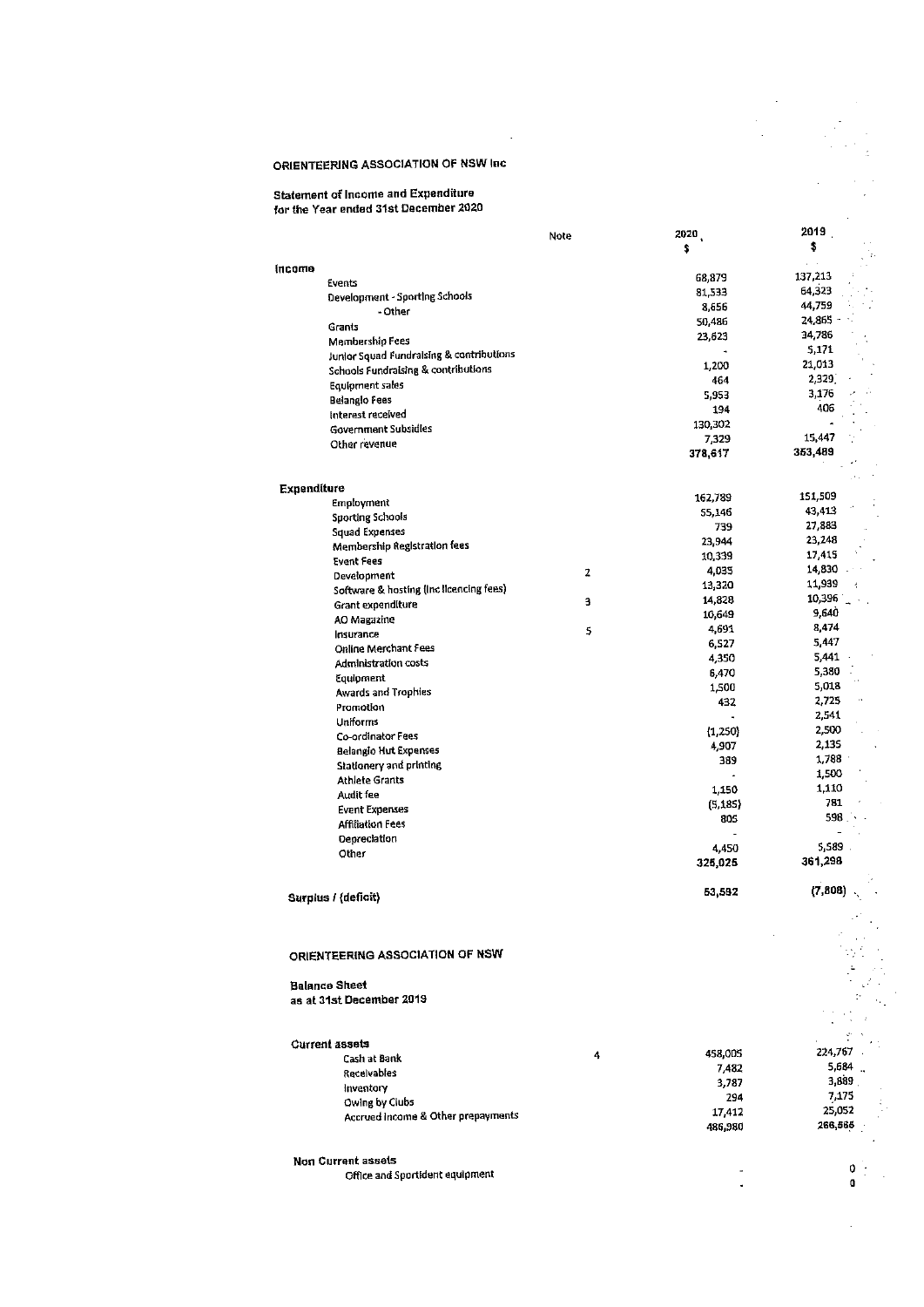| Total assets                                                                                                                                                                                 | 486,980                                                | 266,565                                                |  |
|----------------------------------------------------------------------------------------------------------------------------------------------------------------------------------------------|--------------------------------------------------------|--------------------------------------------------------|--|
| <b>Current liabilities</b><br>Creditors and accruals<br>Owing to Clubs<br><b>Australian Taxation Office (BAS)</b><br>Employee leave provision<br>Income In advance - memberships<br>- events | 36,287<br>49,770<br>16,312<br>8,392<br>42,055<br>7.667 | 52,113<br>38,595<br>8,462<br>9,183<br>18,968<br>11,258 |  |
| - grants<br>×                                                                                                                                                                                | 159,379<br>319,862                                     | 14,865<br>153,444                                      |  |
| Net assets                                                                                                                                                                                   | 167,118                                                | 113,121                                                |  |
| Members' Funds                                                                                                                                                                               |                                                        |                                                        |  |
| At start of the year<br>Surplus / (deficit) for the year<br>At end of the year                                                                                                               | 161,169<br>53,592<br>214,761                           | 120,930<br>-7,808<br>113,121                           |  |

#### ORIENTEERING ASSOCIATION OF NSW

#### Notes to the accounts - 2020 year

#### **Accounting policies**  $\mathbf 1$

This special purpose financial statement has been prepared on an accrual basis using normally accepted

 $\ddot{\bullet}$ 

ú

Taxation - The association is registered for GST but is not required to pay income tax.

#### 2 Development expenses

| Coaching   | 2,974.00 |
|------------|----------|
| Марріпд    | 578.00   |
| MTBO/DUO   | 243.00   |
| Sportident | 240.00   |
|            | 4.035    |

#### **Grant expenditure**  $\overline{\mathbf{3}}$

This represents expenditure associated with the ASC Participation Grants

| $10.1$ CM castles cynerially approved and $1.1$ |          |
|-------------------------------------------------|----------|
| Corporate Cup Challenges                        | 840.00   |
| DuO/MTBO                                        | 190.00   |
| <b>Permanent Courses</b>                        | 810.00   |
| Port Macquarie Expansion                        | 1.897.20 |
| Southern Series Marketing                       | 8.57     |
| <b>Western Series Marketing</b>                 | 82.20    |
|                                                 | 3.828    |

This represents expenditure of the Office of Sport Sports Stream 2 Grassroots Sport Fund

| Grassroots Sports Fund | 11,000.00 |
|------------------------|-----------|
|                        |           |

#### Cash at bank 4

| Current accounts at ANZ 8ank | 457.797 |
|------------------------------|---------|
| PavPal                       | 208     |
|                              | 458,005 |

#### Insurance  $\overline{\mathbf{5}}$

Public liability insurance renews yearly on 16 Dec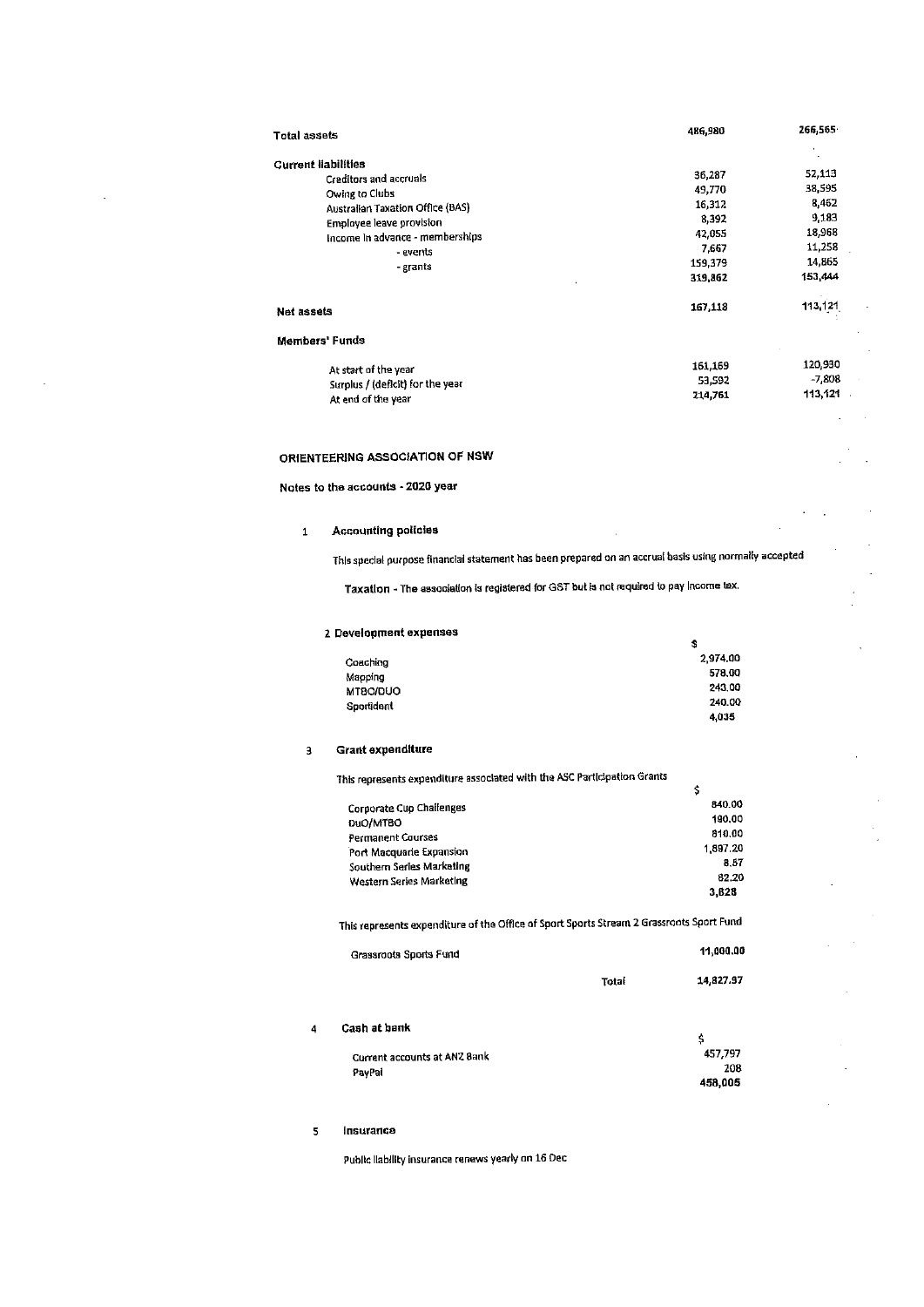#### ORIENTEERING ASSOCIATION OF NSW, Inc.

In the opinion of the members of the Board:

- the accompanying Statement of Income and Expenditure was drawn up so as to give a true and fair view of the  $(a)$ results of the entity for the year.
- the accompanying Balance Sheet was drawn up so as to give a true and fair view of the state of affairs of the  $(b)$ entity as at 31 December 2020.
- at the date of this statement there are reasonable grounds to believe that the Association will be able to pay all  $(c)$ debts as and when they fall due.

· Signed in accordance with a resolution of the Board.

Place: Sydney Olympic Park

Date: 22nd March 2021

- Pallas

M. Christie

Robyn Pallas President

Melanie Christie **Finance Director**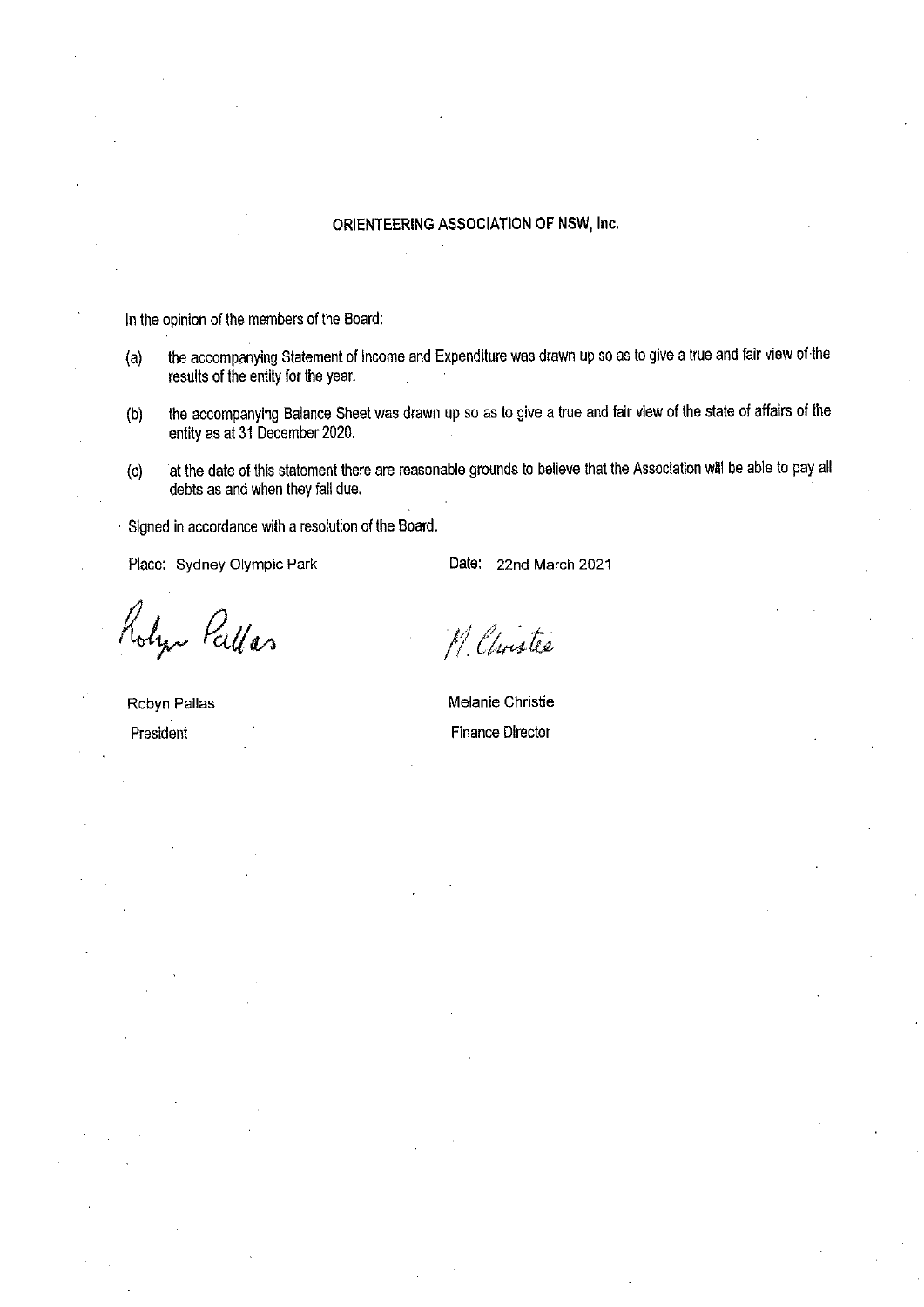#### INDEPENDENT AUDITORS REPORT TO THE MEMBERS OF ORIENTEERING ASSOCIATION OF NSW INCORPORATED ABN 45 062 472 184

We have audited the accompanying Special Purpose Financial Report of the Orienteering Association of NSW Incorporated which comprises of the Balance Sheet as 31 December 2020, the Statement of Income and Expenditure for the year then ending, a summary of significant accounting policies, other explanatory notes, and the Committee declaration.

#### **Committee Responsibility for the Financial Report**

The Committee is responsible for the preparation and fair presentation of the Financial Report.

The Committee has determined that the accounting policies described in Note 1 to the Financial Statements, which form part of the Financial Report, are appropriate to meet the requirements of the Associations Incorporation Act (NSW) 2009, and the needs of the members.

The Committee is responsible for designing, implementing and maintaining internal control relevant to the preparation and fair presentation of the Financial Report that is free from material misstatement, whether due to fraud or error, selecting and applying appropriate accounting policies, and making accounting estimates that are reasonable in the circumstances.

#### **Auditor Responsibility**

Our responsibility is to express an opinion on the Financial Report based upon the audit.

We have conducted an independent audit of the Financial Report in order to express and opinion on it to the members. No opinion is expressed as to whether the accounting policies used, as described in Note 1, are appropriate to the needs of the members.

Our audit has been conducted an independent audit of the Financial Report in order to express an opinion on it to the members. No opinion is expressed as to whether the accounting policies used, as described in Note 1, are appropriate to the needs of the members.

Our audit has been conducted in accordance with Australian Auditing Standards. These standards require that we comply with relevant ethical requirements relating to audit engagements and plan and perform the audit to obtain reasonable assurance as to whether the Financial Report is free from material misstatement.

An audit:

- Involves performing procedures to obtain audit evidence of the amounts and disclosures in the Financial a) Report. The procedures selected depend on the auditor's judgement, including the assessment of the risks of material misstatement of the Financial Report, whether due to fraud or error. In assessing those risks the auditor considers internal controls relevant to the Committee's preparation and fair presentation of the financial The assessment is conducted so as to design audit procedures that are appropriate in the report. circumstances. The assessment is not conducted for the purpose of expressing an opinion of the effectiveness of the Committee's internal controls,
- Evaluates the appropriateness of accounting policies used by, and the reasonableness of accounting estimates b) made by the Committee, and the overall presentation of the financial report.

The financial report has been prepared for distribution to the members for the purpose of fulfilling the Committee's financial reporting requirements under the Associations Incorporation Act (NSW) 2009. We disclaim any assumption of responsibility for any reliance upon this report, or upon the Financial Report to which it relates, to any person other than the members, or for any purpose other than that for which it was prepared.

We believe that the audit evidence we have obtained is sufficient and appropriate to provide a basis for our audit opinion.